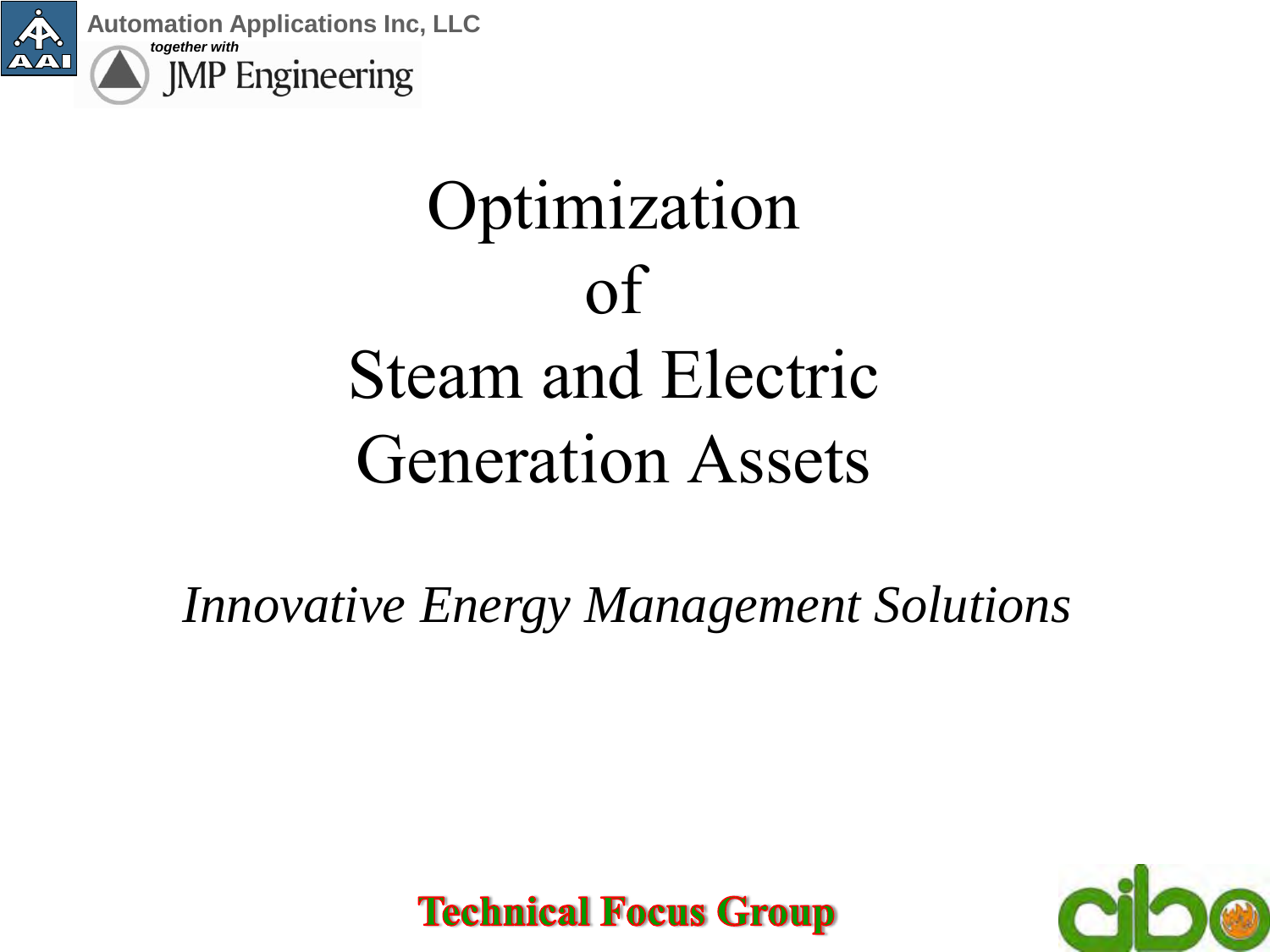

#### Discussion Items

- AAI-JMP Profile
- Power House Operating Challenges
- An Approach To Net Zero Electric Purchase

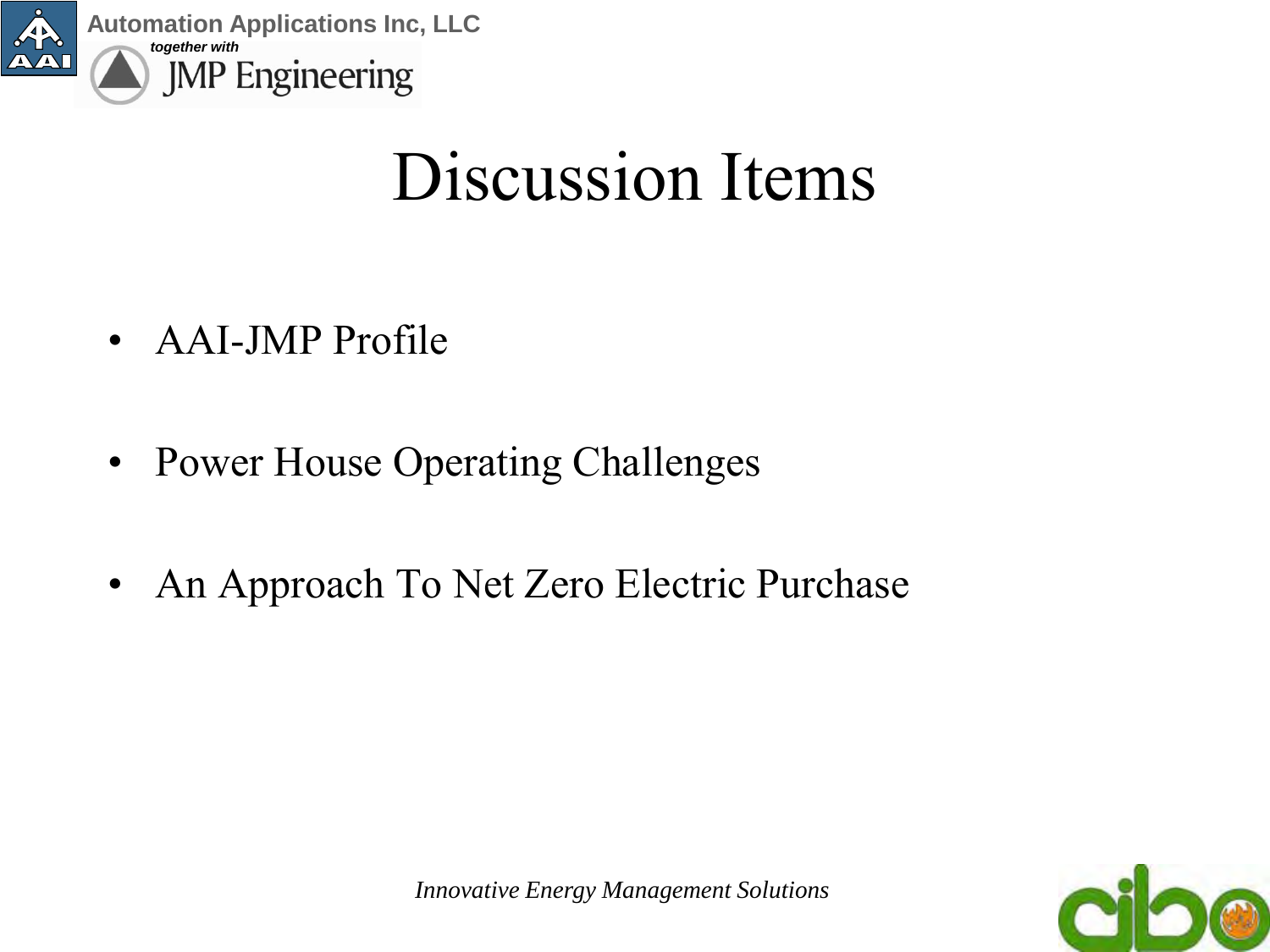

### AAI-JMP Profile

- Independent Full Service Turnkey Control Solutions Provider
- 9 North America Branches
- 120+ employees / \$25Meg Annual Revenue
- Focused Solutions for Consumer Products, Energy, Food & Beverage, Petrochemical, Pharmaceutical, and Pulp & Paper
- Energy/Utility Solutions include:
	- Boiler Combustions Controls, BMS and Balance of Plant
	- Energy Management and Monitoring Solutions
	- Water and Waste Treatment

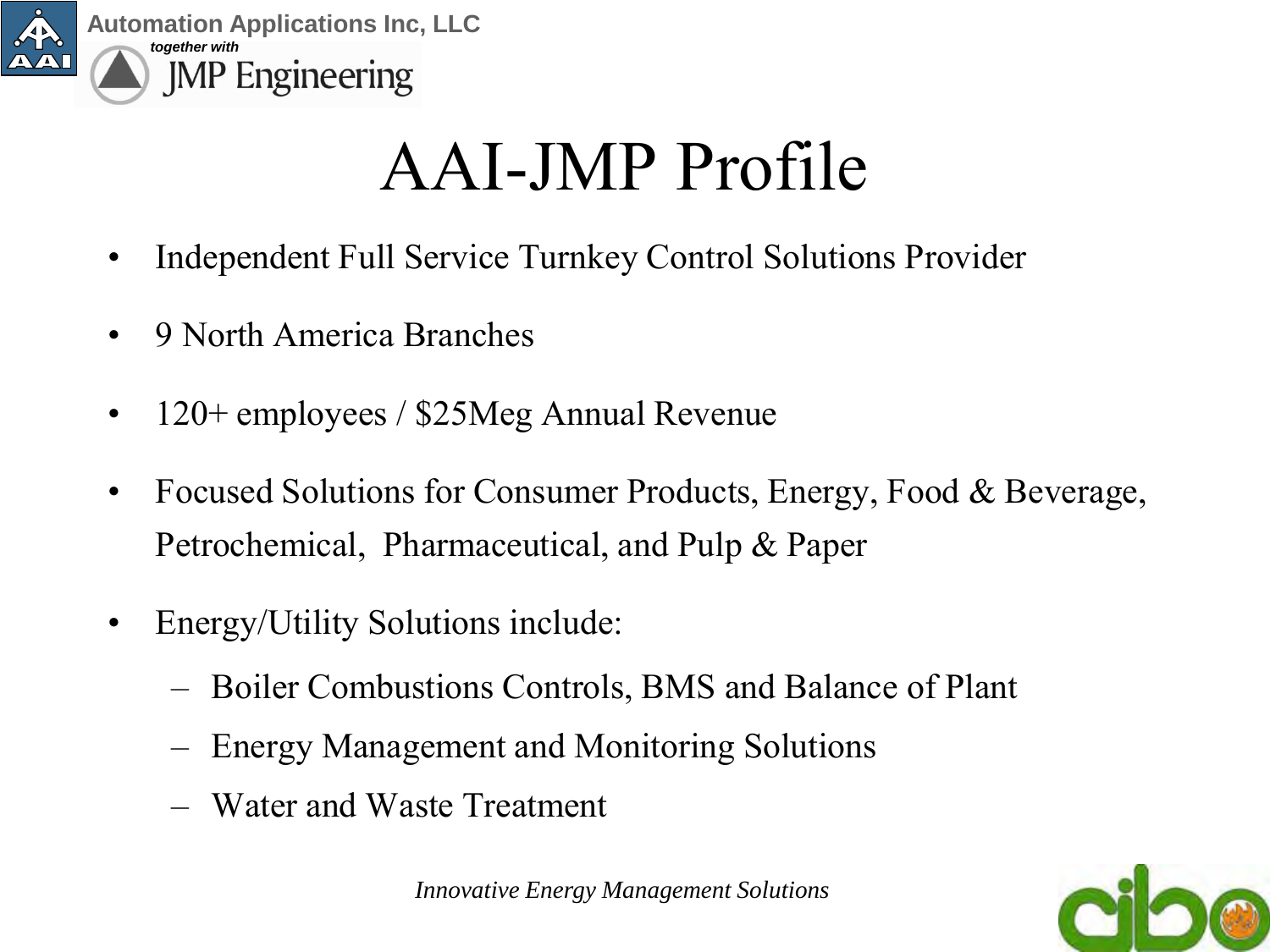

### Philadelphia Branch Profile

- Independent Full Service Turnkey Solutions Provider in Process Control, Manufacturing & Information Systems
- Process Control Solutions for the Consumer Products, Energy, Food & Beverage, Petrochemical, Pharmaceutical, and Pulp & Paper Markets
- Boiler Combustion Controls and Industrial Energy Management is Core Application Expertise
- Successfully Completed over 200+ Powerhouse Projects
- Industrial Energy Solutions Team Comprised of Individuals with Hands-On Background in Boiler Control Design, Start-Up and Operation



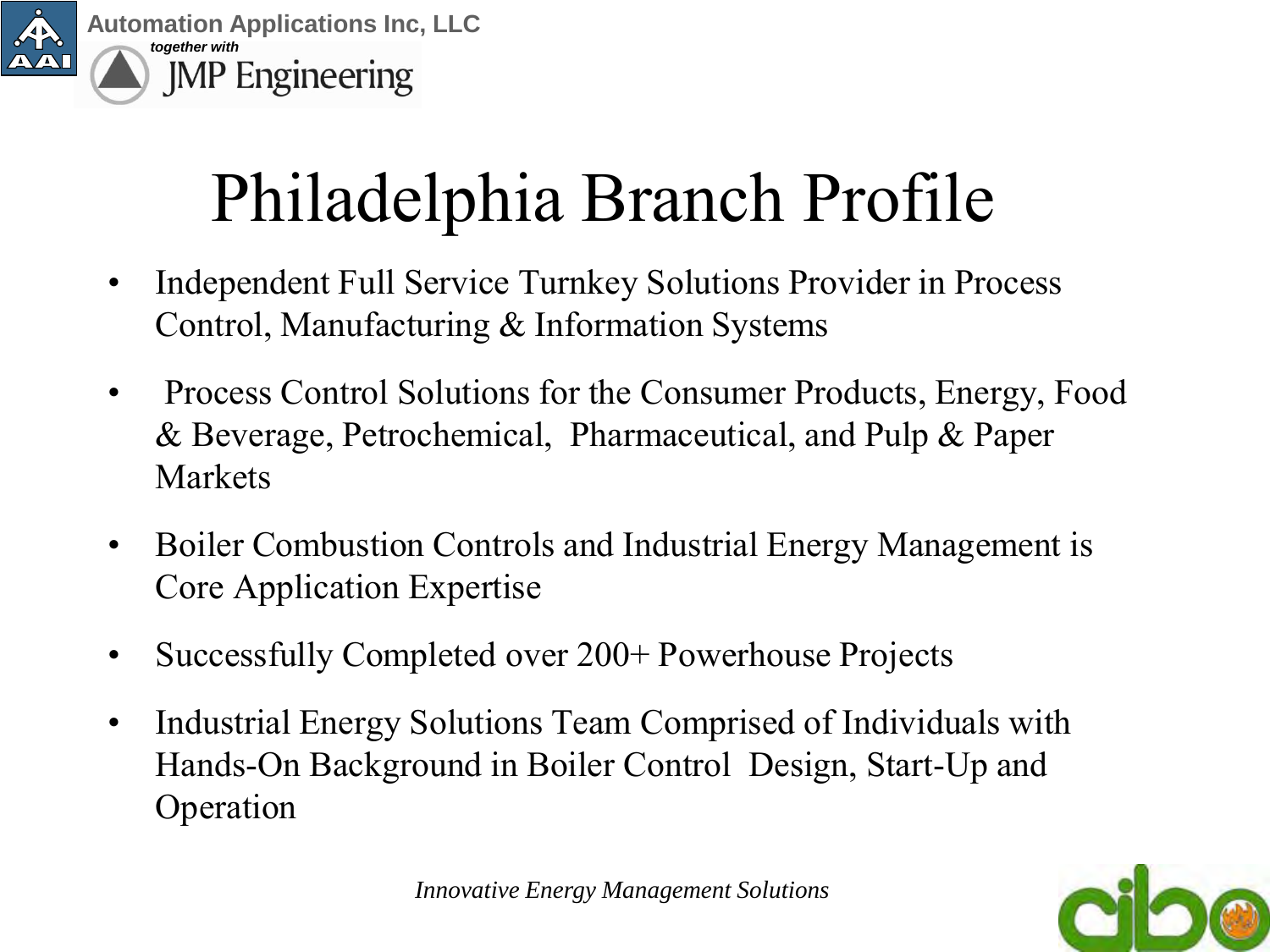

### AAI-JMP Solutions

- Energy Management Solution
	- Boiler Load Allocation
	- Turbine Load allocation
	- Coordinated Header Pressure/Predictive Header Pressure Control
	- TieLine Control
	- Economic Load Shed

#### • Multi-Fuel Boiler Optimization

- Independent Fuel Masters, e.g. BioMass, NG, Coal
- Flexibility to Tune Each Master for Specific Fuel
- Inferred Btu Control by Consumed Air
- Coordinated Load Changes
	- Auto Air Distribution Control
	- **Fxcess Air Control**

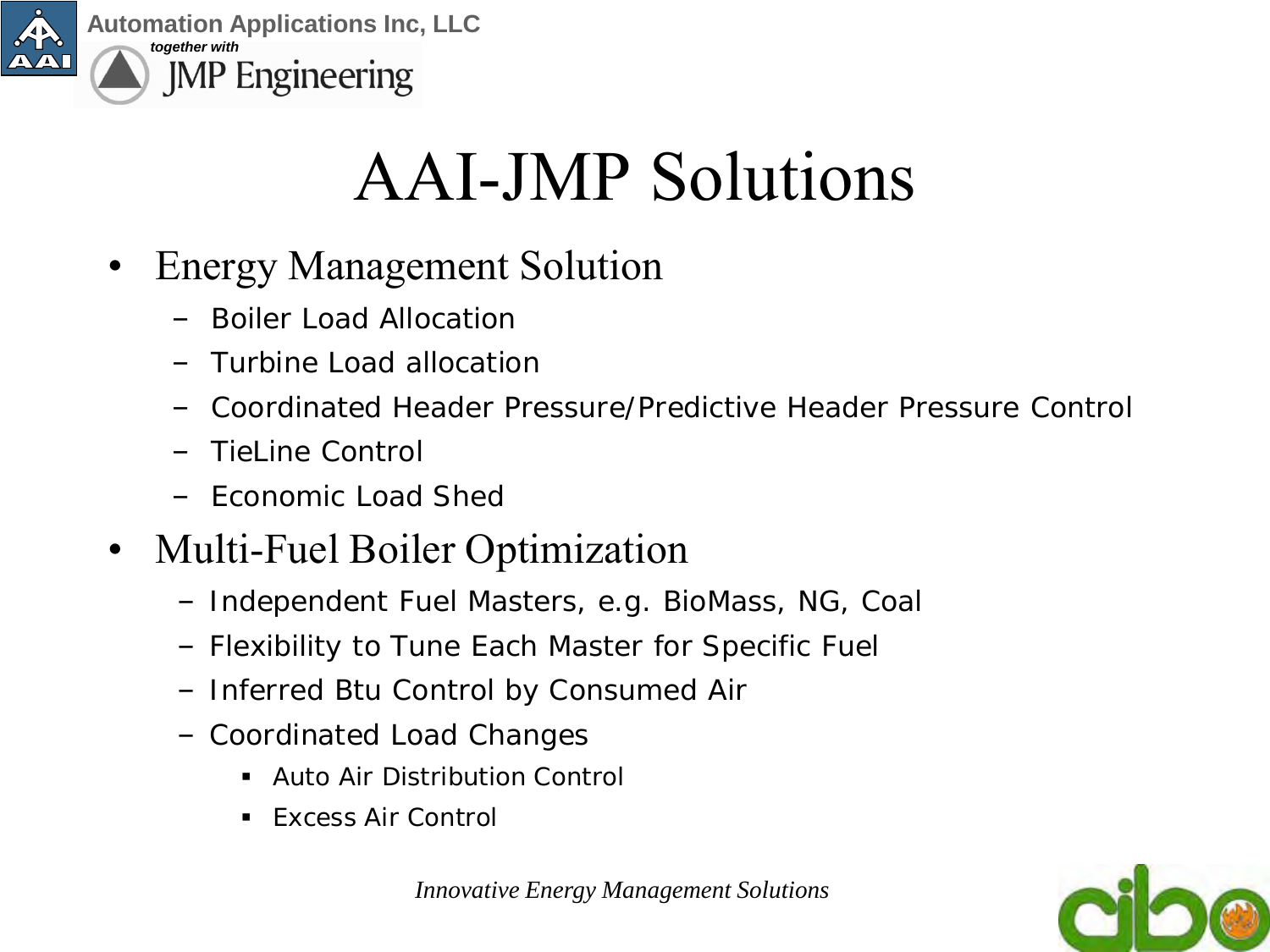

### Utilities Operating Challenge

- Meet the Plant Steam & Electrical Demands
	- While Operating Smoothly, Reliably, Consistently, Safely
	- Meeting Environmental Constraints
	- Meeting Fuel and Electric Purchase Contracts
	- @ Lowest Possible Cost

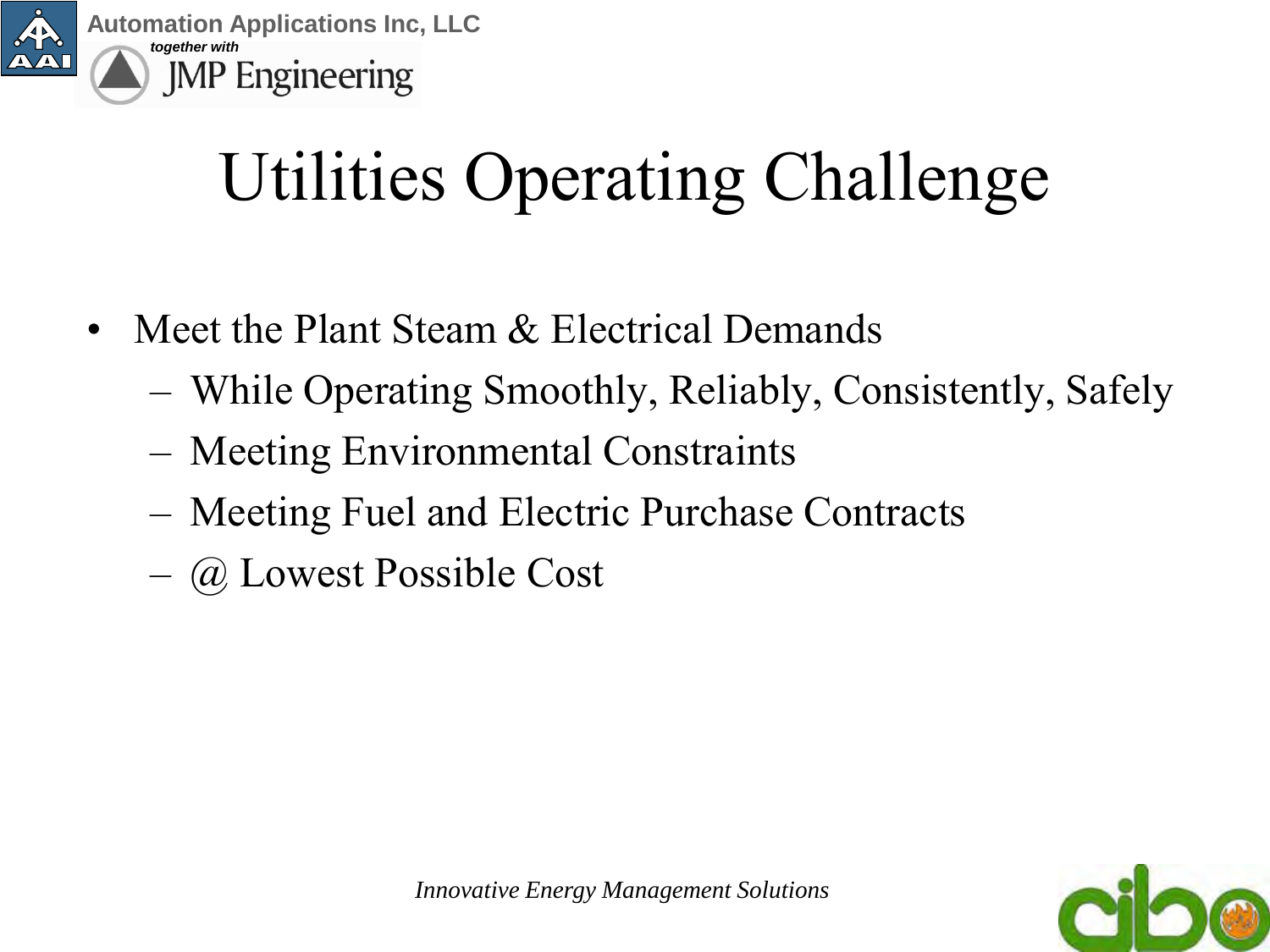

**Automation Applications Inc, LLC** *together with* **JMP** Engineering

#### Powerhouse Overview



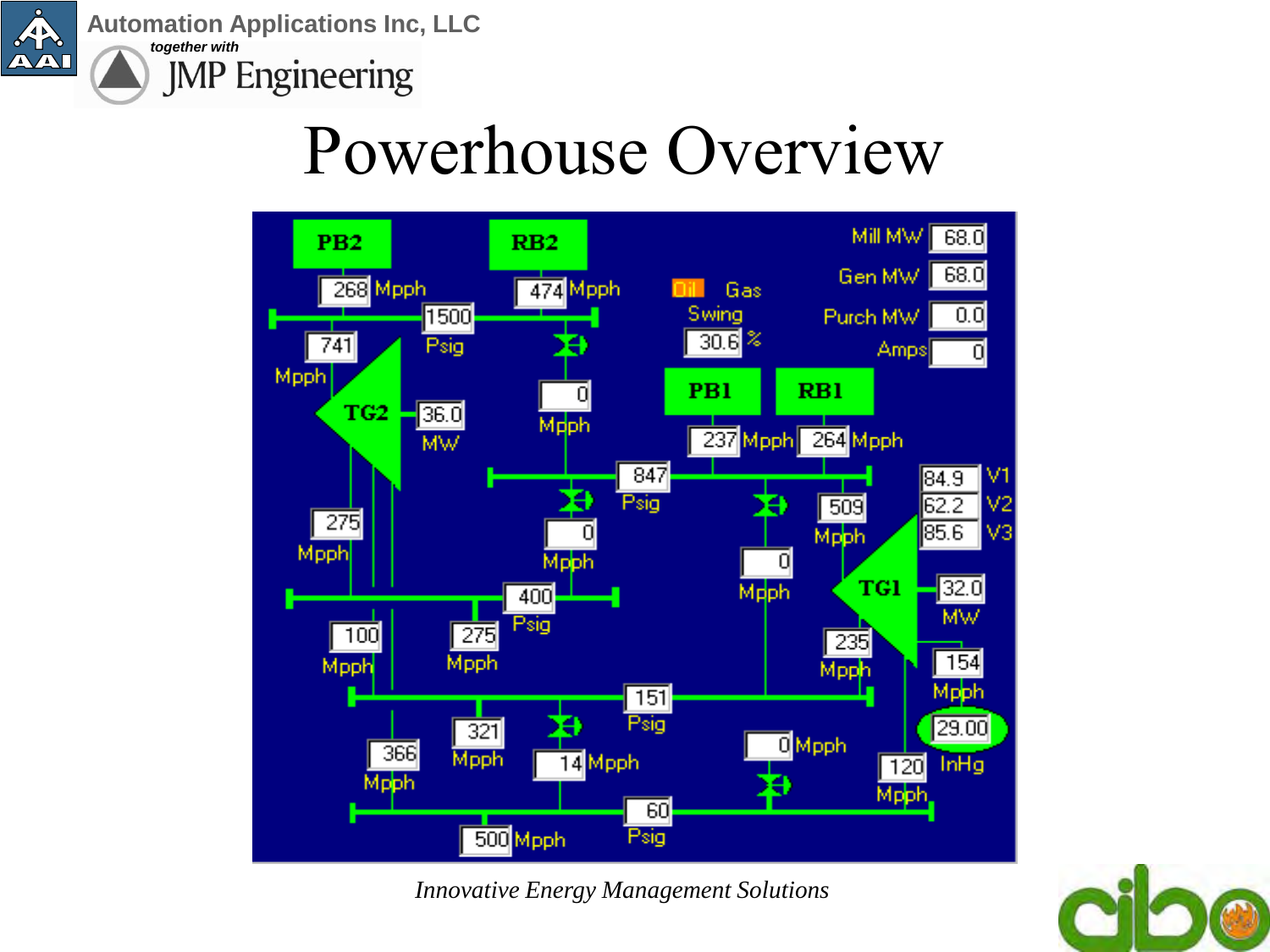

### Operating Priorities

- Meet steam demand among fuels/boilers based on minimum costs while adhering to fuel, boiler, operational & environmental constraints
- Maximize steam supplied on a prioritized fuel(s) basis, e.g. Biomass, NG or coal
- Distribute steam economically among turbines and PRVs to maximize total power generated while minimizing the use of PRVs
- Manage purchased fuels and electric costs

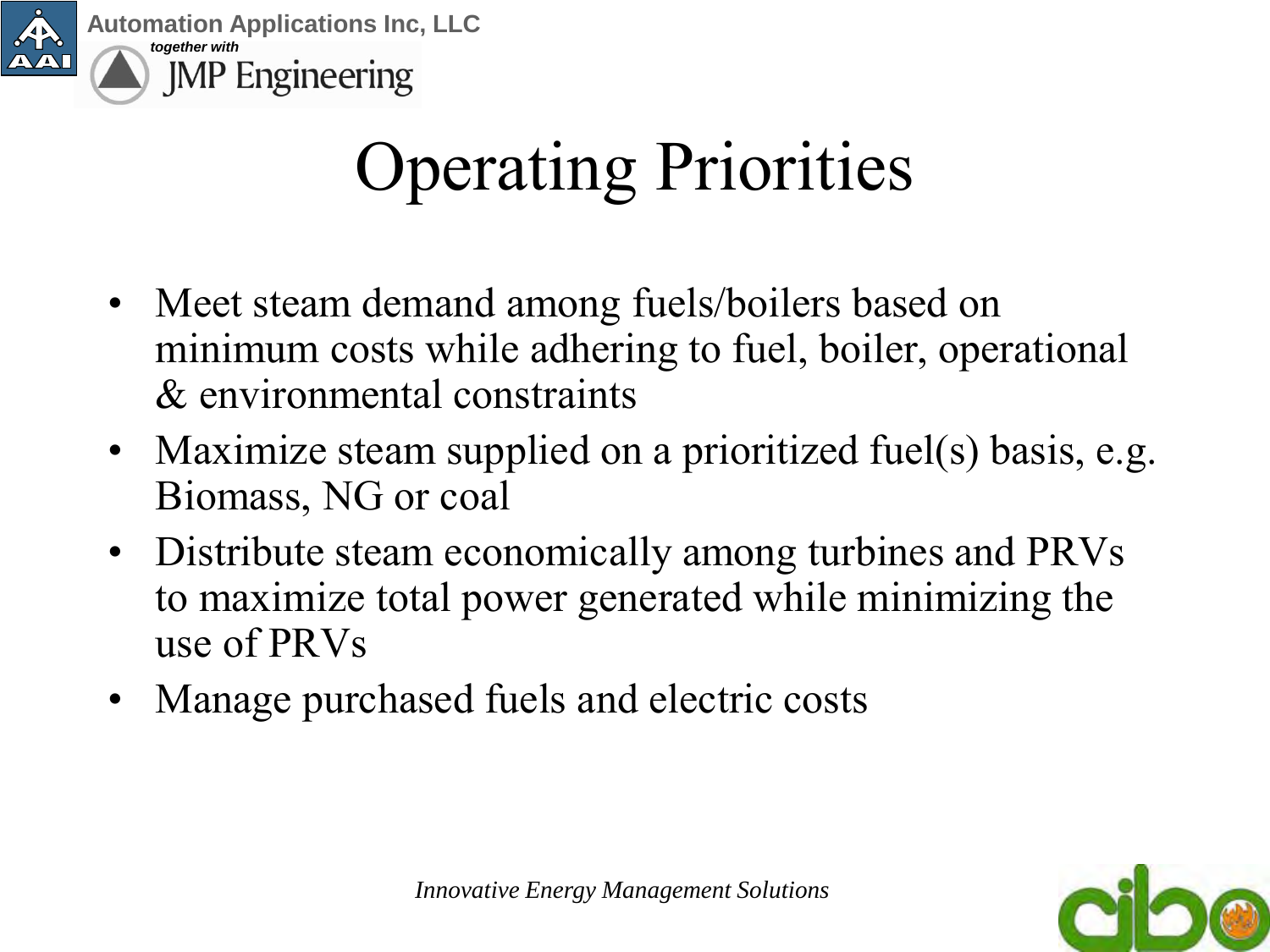

#### Creating An Island

- Steam and Electric Generation Assets in Place
- Operating Objectives to a Net Zero Electric Purchase
- Operators Trained to Meet The Defined Objectives
- But Questions and Risks Remain….

How can you meet these objectives within the demands of a changing 7x24 operational environment?

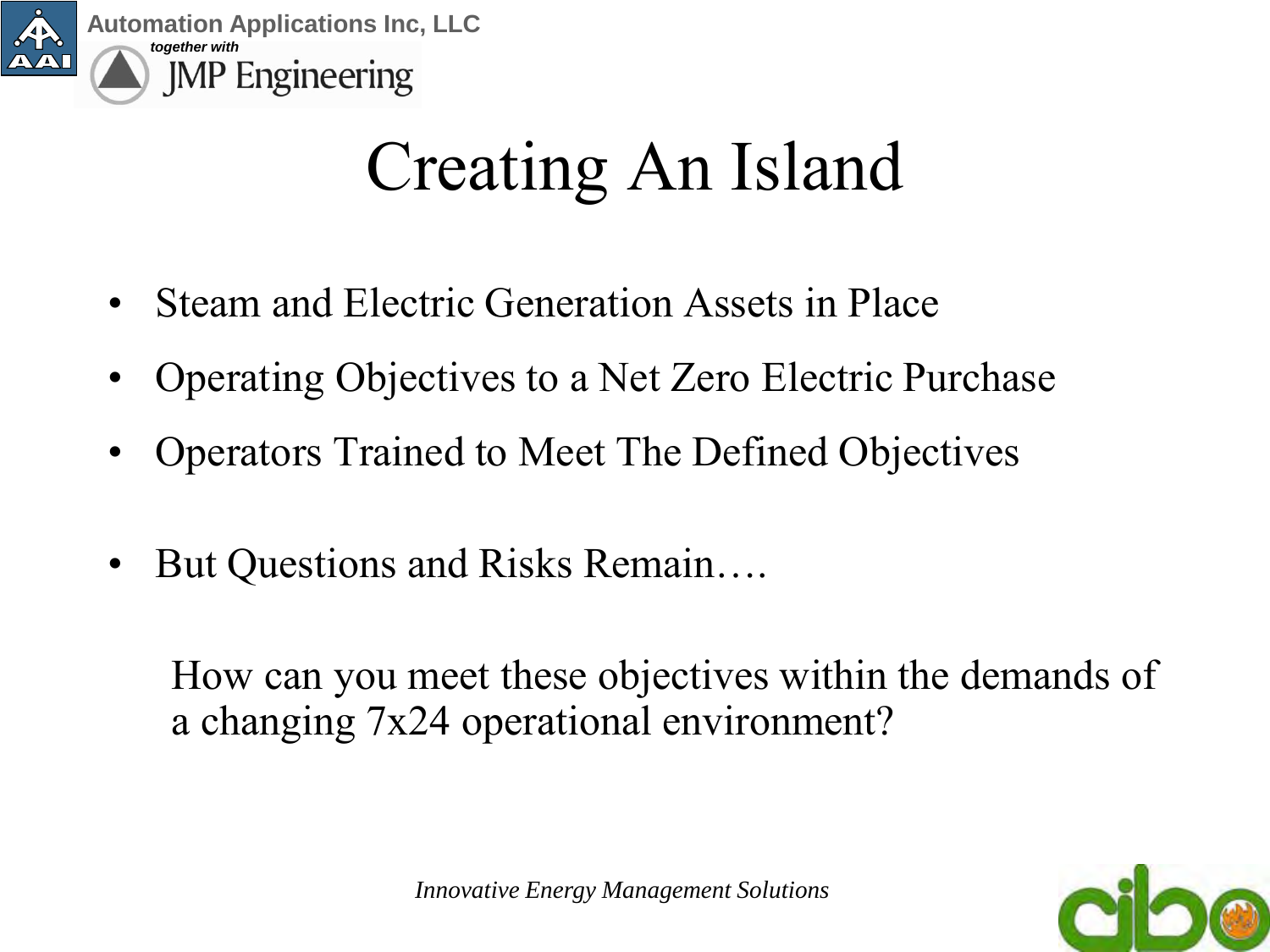

### Energy Management Solution

- Multi-Fuel Boiler Optimization
- Boiler Load Allocation
- Turbine Load allocation
- Coordinated Header Pressure w/ Predictive Header Pressure Control
- TieLine Control
- Economic Load Shed

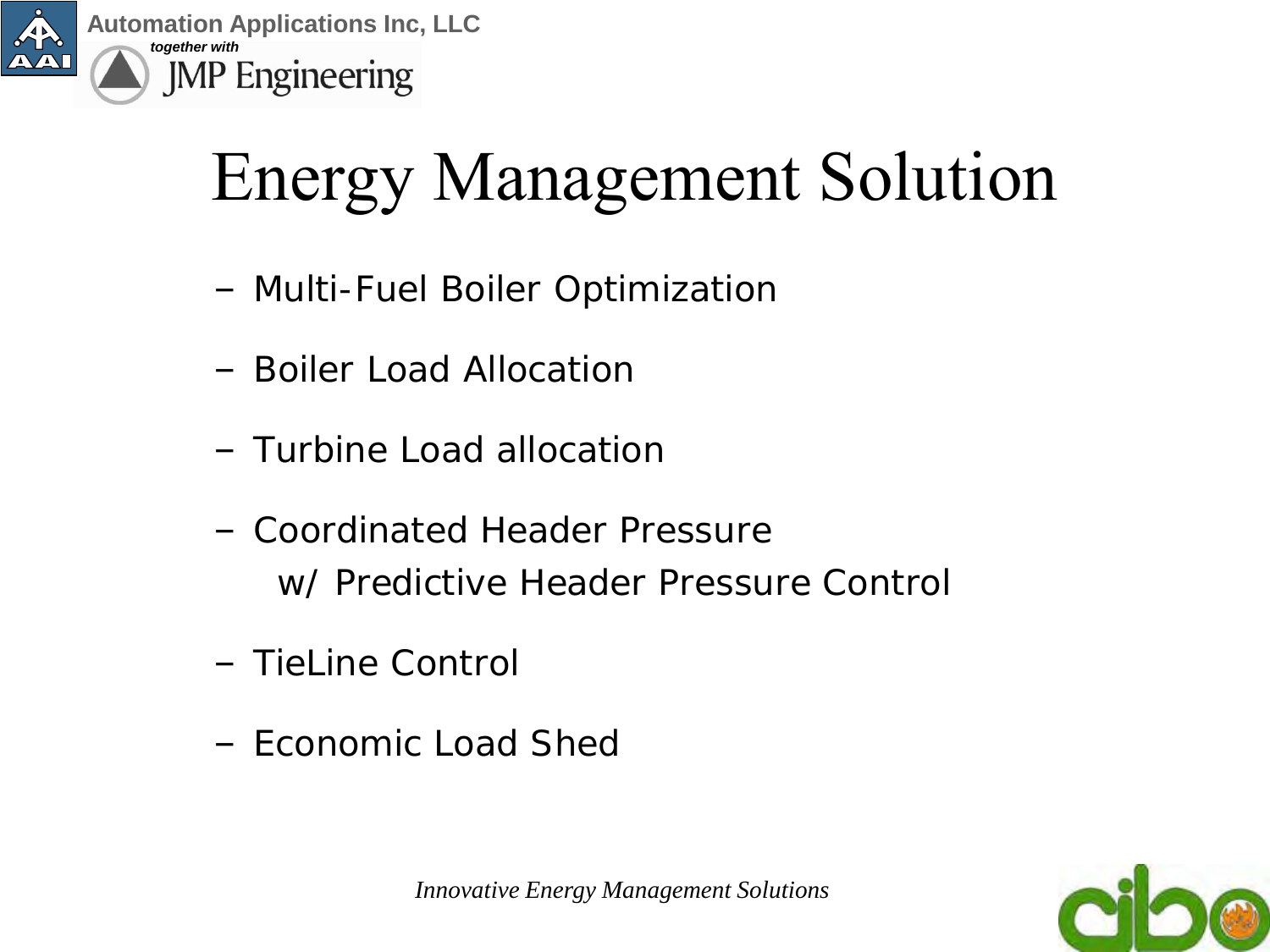

### Real-time EMS

- Rule-based supervisory control system utilizing multivariable, prioritized constraint control strategies
- Process equipment, operational constraints, environmental constraints and costs define the operating envelope
- The applications finds the most optimized point within the defined envelope

The Objective: Run the powerhouse as well or better than your best operators on their best day to the defined operational goals.

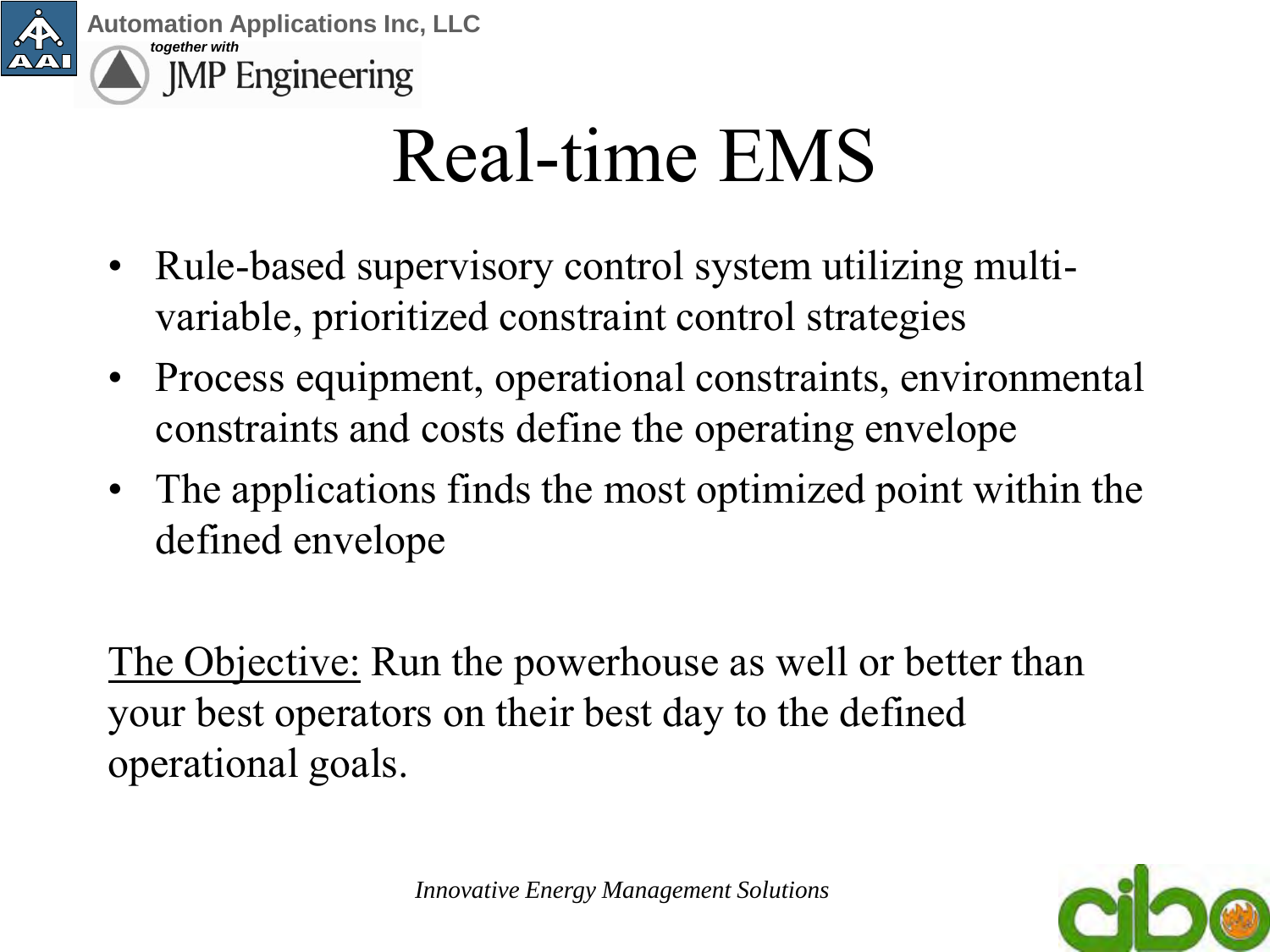

#### Multi-Fuel Boiler Optimization

- Independent Fuel Masters, e.g. BioMass, NG, Coal
- Flexibility to Tune Each Master for Specific Fuel
- Inferred Btu Control by Consumed Air
- Coordinated Load Changes
	- Auto Air Distribution Control
	- Excess Air Control

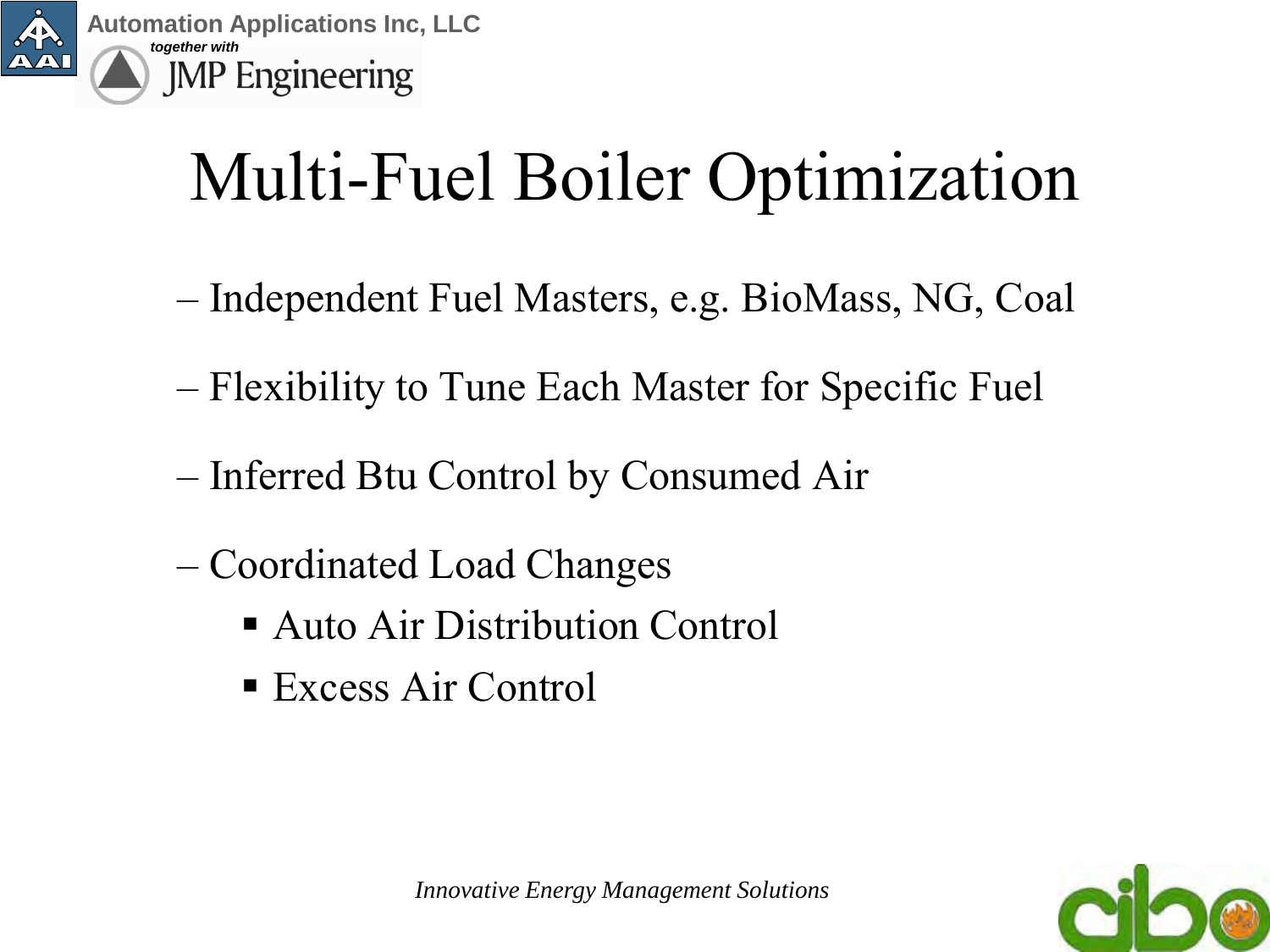

### Advanced Boiler Load Allocation

- Generate Steam at the possible the lowest possible impact to emissions and operating costs
- Allocates the total steam demand among multiple fuels/boilers based on defined fuels, emissions and cost constraints
- Incremental emissions and costs for the next unit of steam
- Fuels & Boilers with lower incremental emissions and steam costs are favored more than boilers & fuels that produce higher resulting emissions and costs
	- Lowest impact boilers & fuels take most of the load



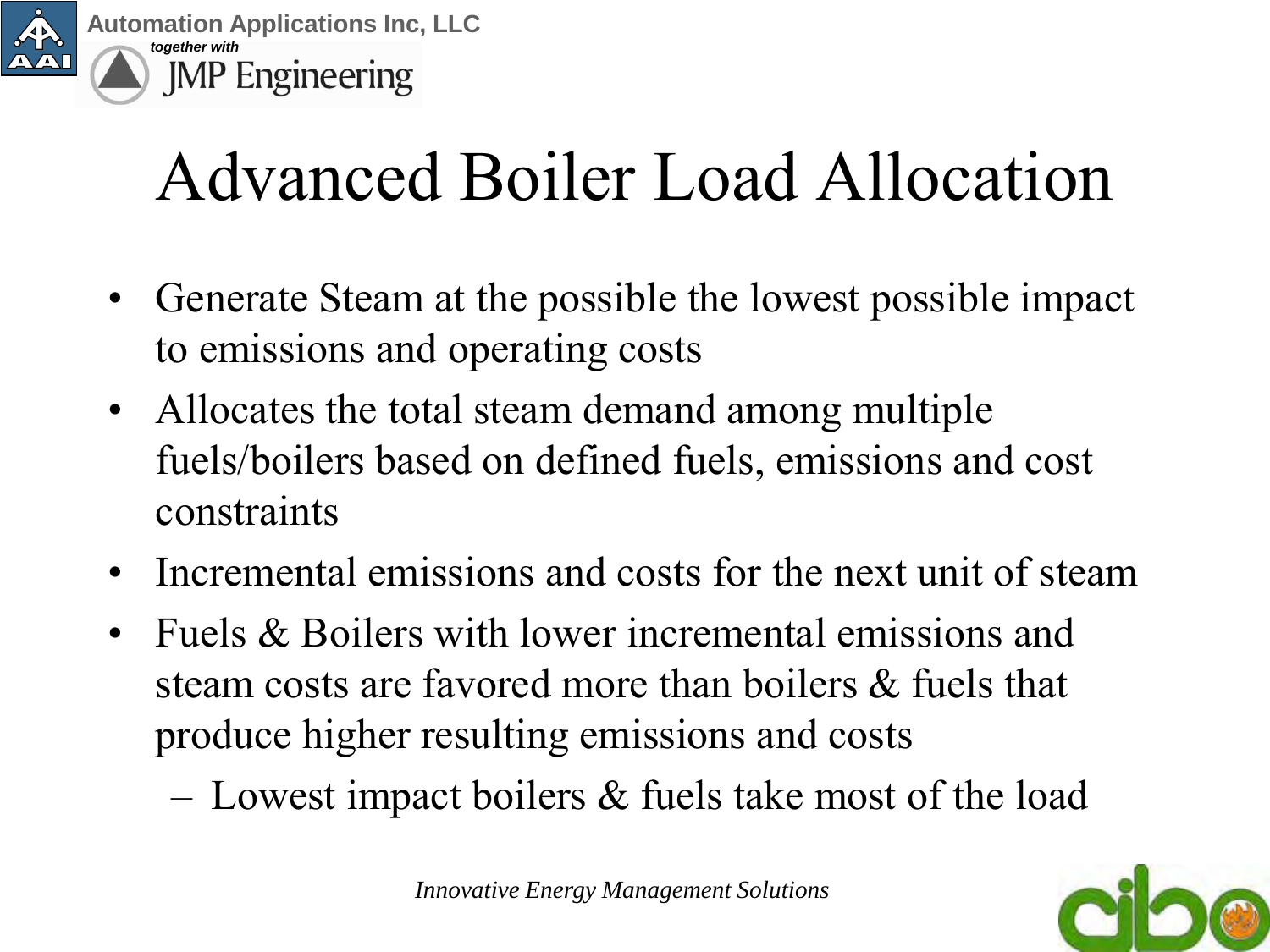

#### Advanced Boiler Load Allocation



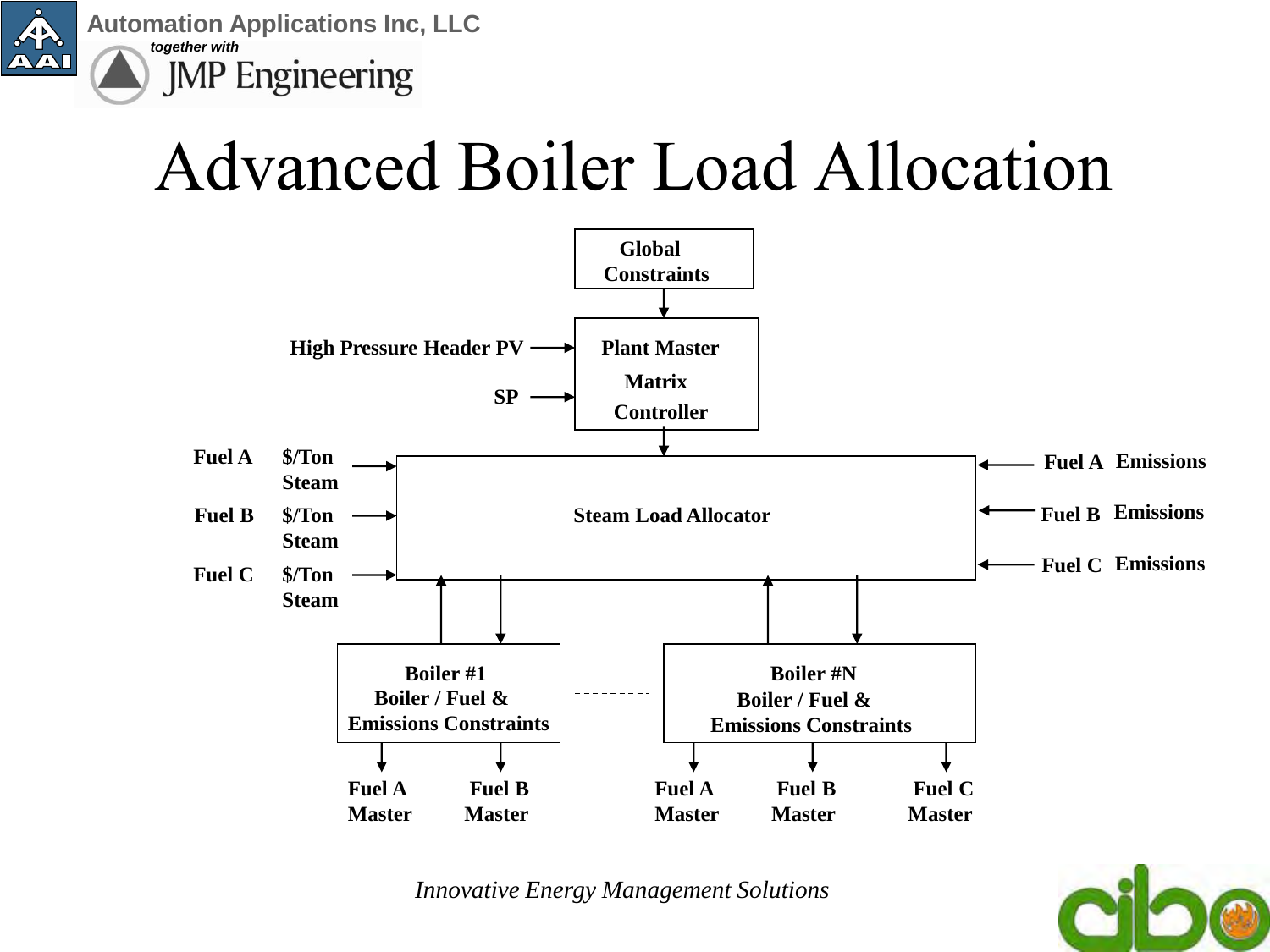

#### Advanced Boiler Load Allocation



- Boiler Fuel Optimizer
	- Maximizes lower cost fuels and minimizes more expensive fuels
	- Works with constraints to minimize the emissions and cost of steam/electrical power
- Constraint Controllers
	- Create an operating/environmental (process envelope)
	- Constraints prioritized on order of importance
	- Global constraints have precedence
	- Operating & Emissions Constraints have priority over cost decisions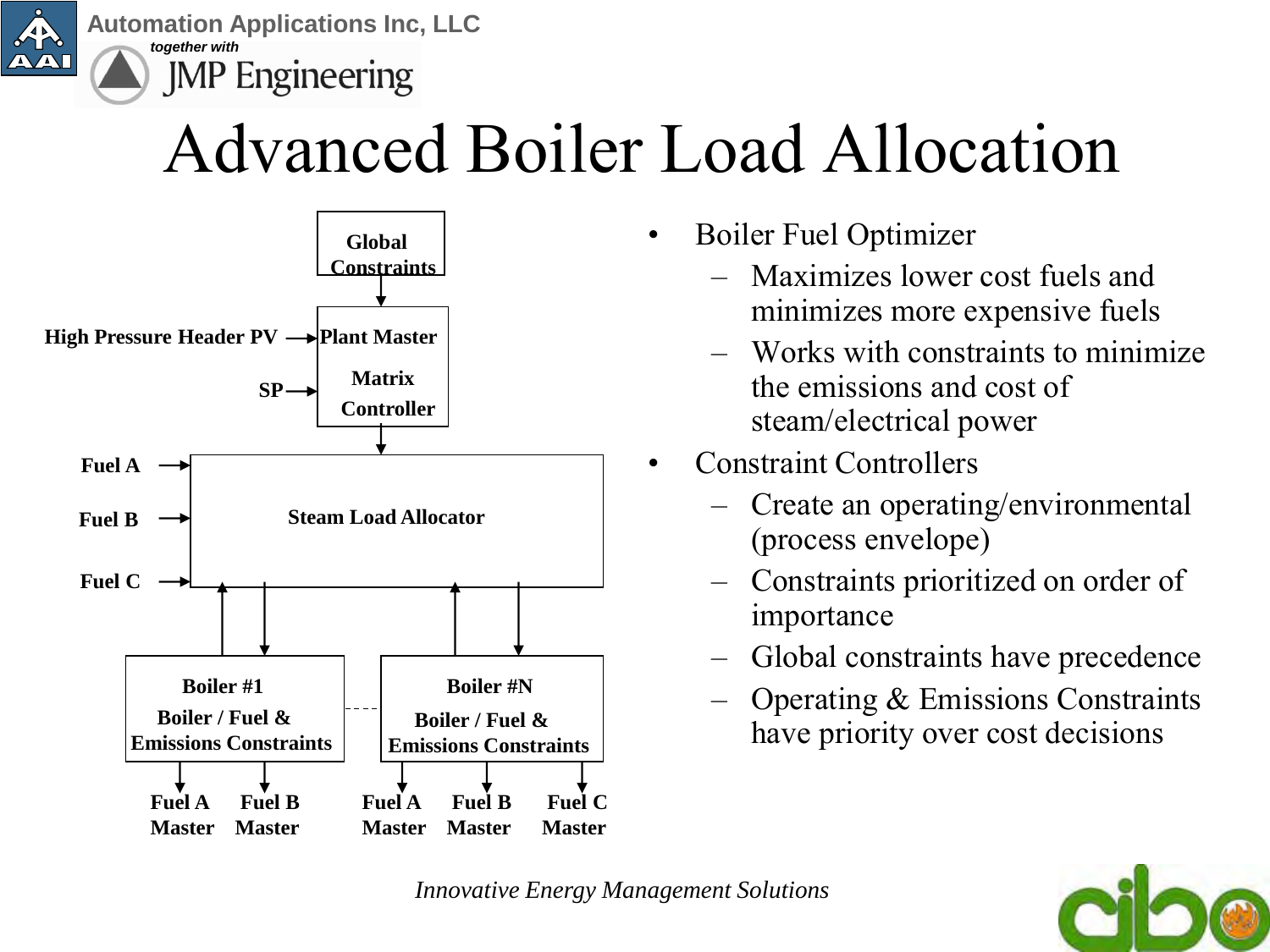

**Automation Applications Inc, LLC** *together with* **JMP** Engineering

### Boiler Constraints

#### Rule Based Constraints

- Furnace Draft
- Drum Level
- O2, CO, NOx, Opacity
- Fuel Flow Limits
- Steaming Limits
- Boiler Master Limits
- Others as required





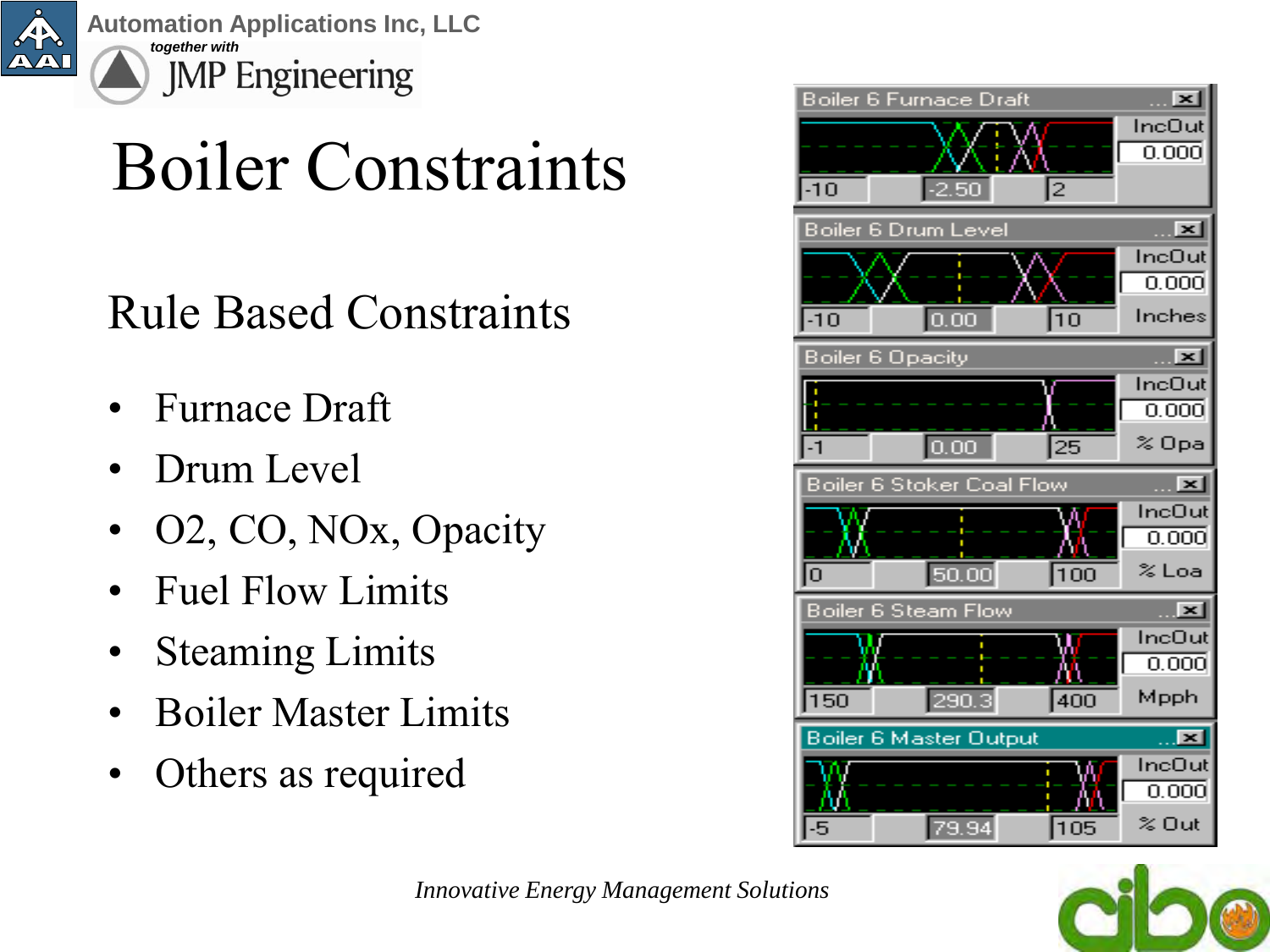

Global

**Constraints** 

**Automation Applications Inc, LLC** *together with* **JMP Engineering** 

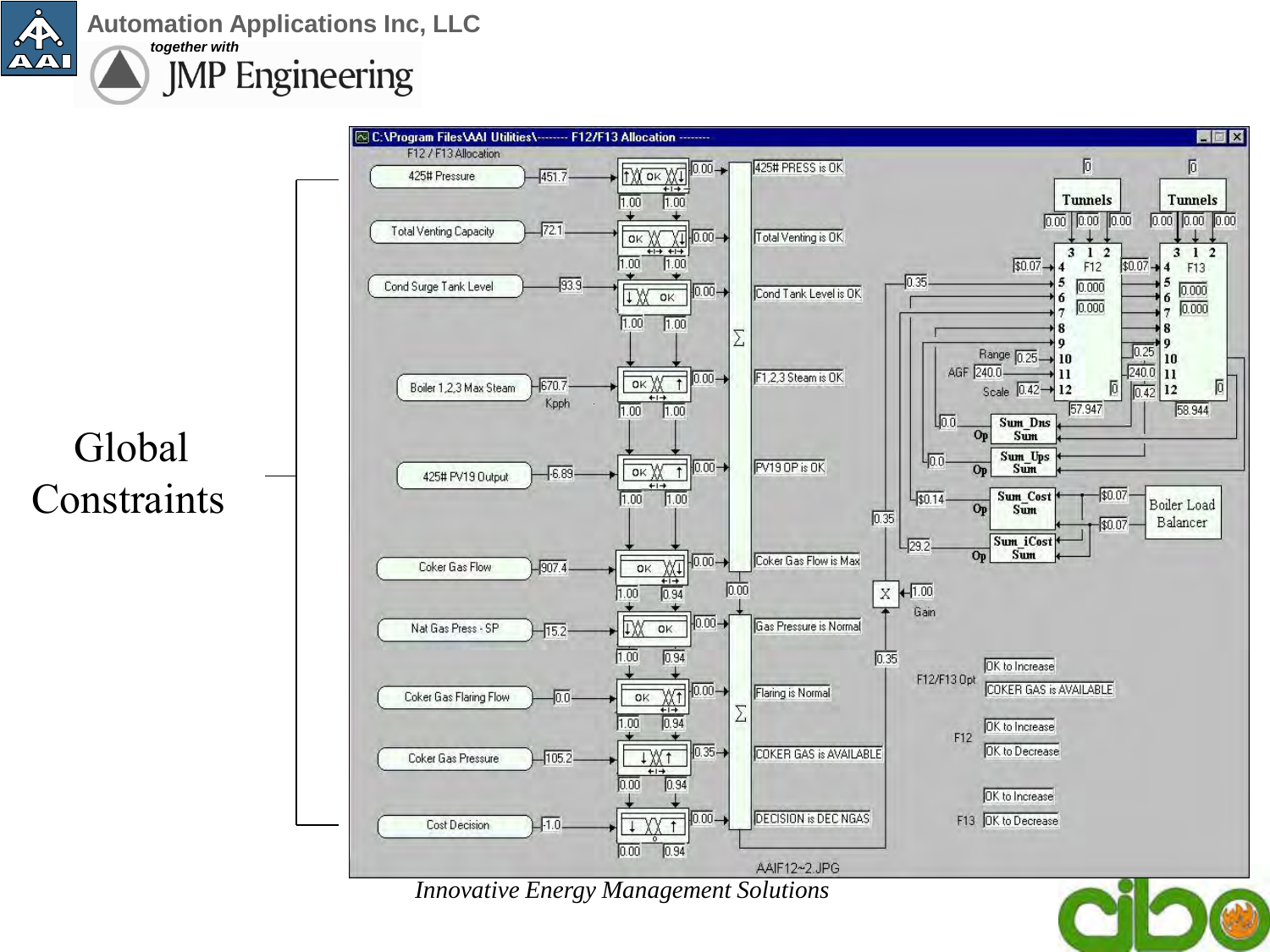

#### Advanced Turbine Load Allocation



- Allocates steam among turbines and PRVs while adhering to constraints to minimize:
	- The cost of producing electricity
	- Steam venting
- **Benefits** 
	- Minimum cost of self generated electricity
	- Cost savings from reduced steam venting & condensing

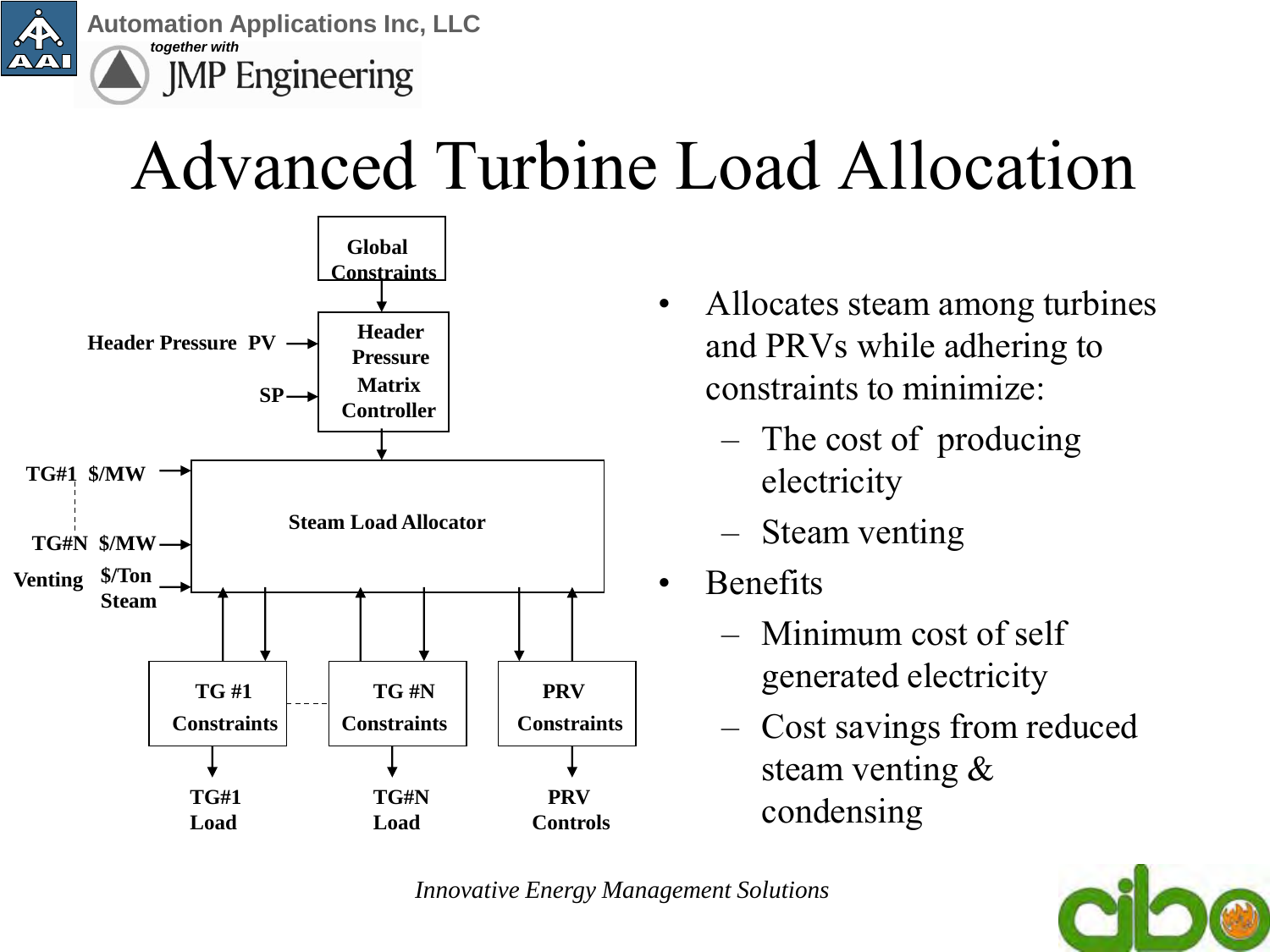

## Advanced Header Pressure Control

- Maintains stable header pressures for all combinations of boilers, fuels and equipment conditions
- Minimizes header pressure disturbances
- Handles several pressure upsets on different headers concurrently in a **coordinated** fashion with minimum upset to the overall steam system
- Provides multiple control strategies depending on the severity of the upset

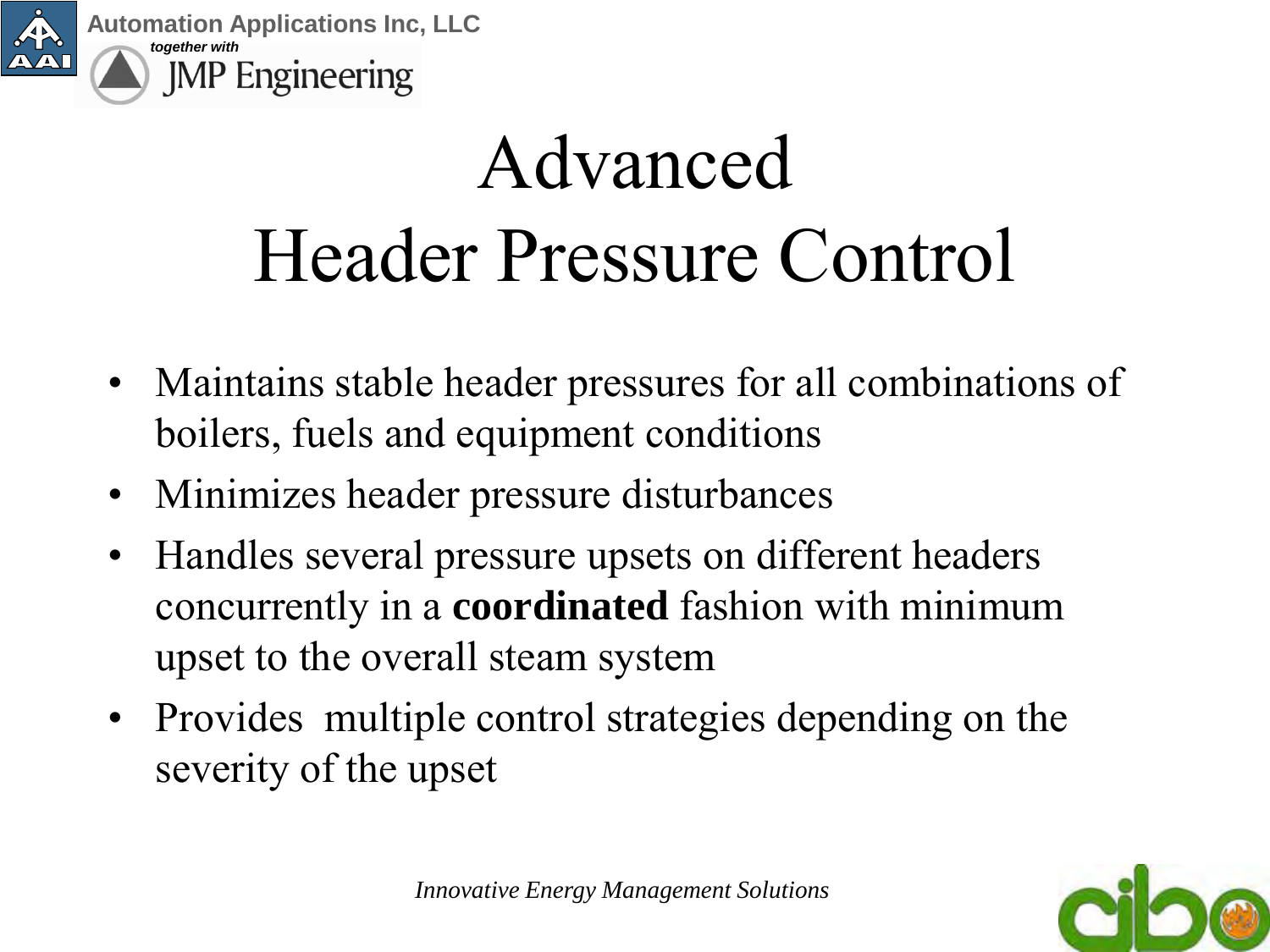

- **Objective: Manage Purchased Power**
- **Control Strategies**
	- Real Time Pricing Tie Line Control for Buying or Selling Power
	- Purchase Megawatt Control
	- Interval Demand Megawatt Hour Purchase Control
	- Load Shedding

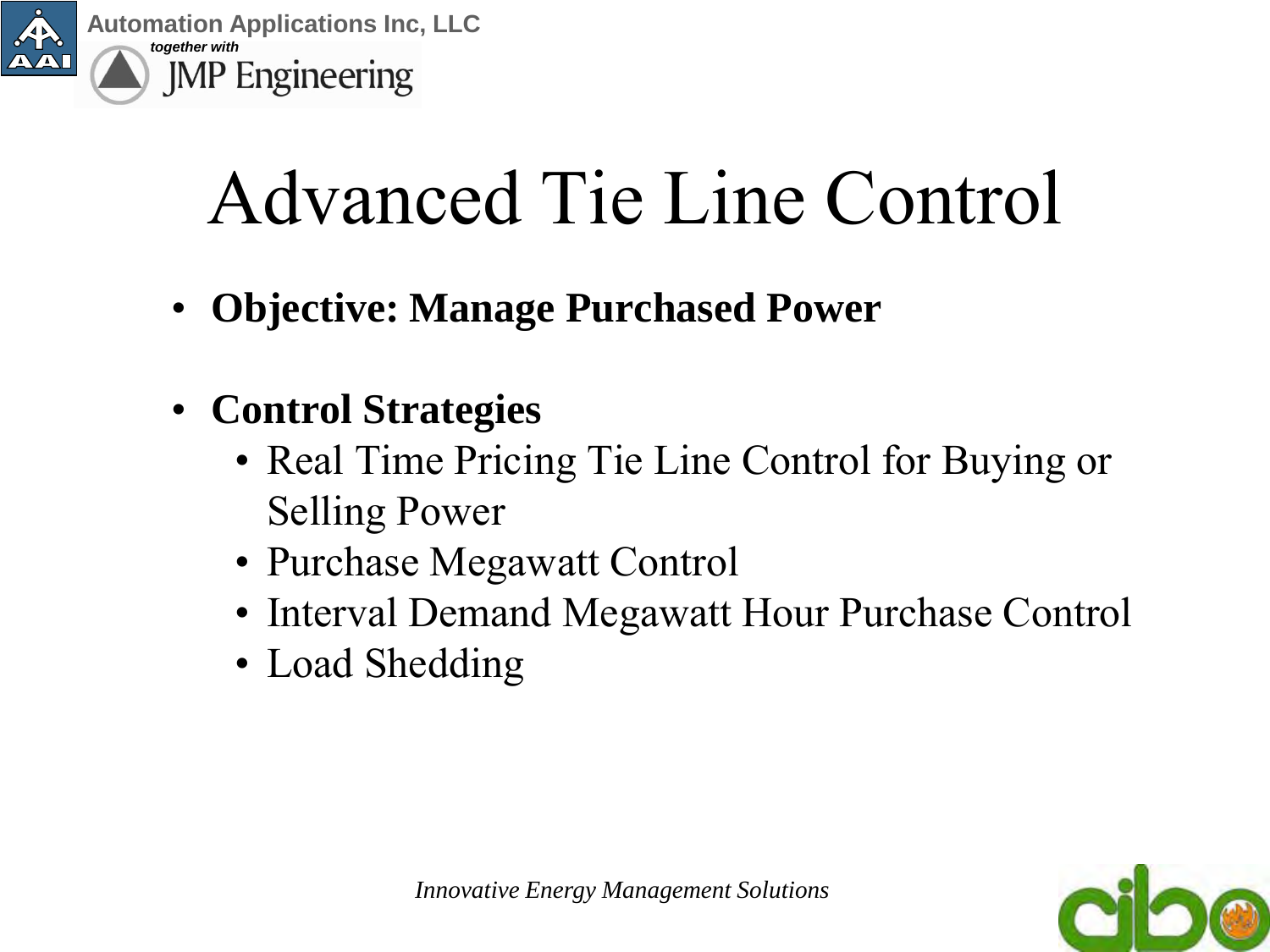

- **Real Time Pricing for Buying Power**
	- Downloads utility purchase price
	- Continuously calculates cost of producing power
	- Compares with cost of buying power from utility
	- Adjusts turbine condensing loads to control purchased power while adhering to prioritized constraints

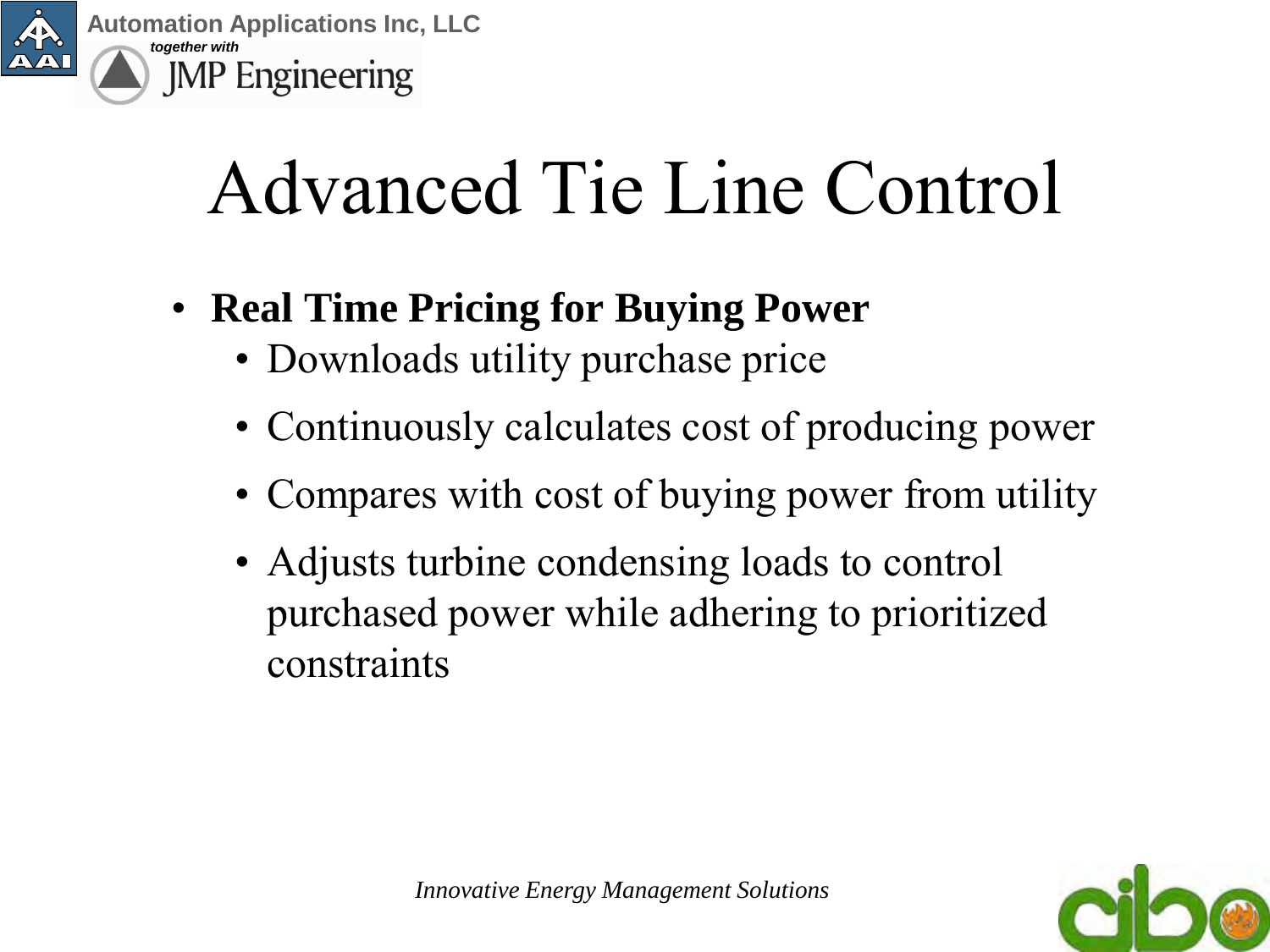

**Automation Applications Inc, LLC** *together with* **JMP** Engineering

### Cost Decision Display



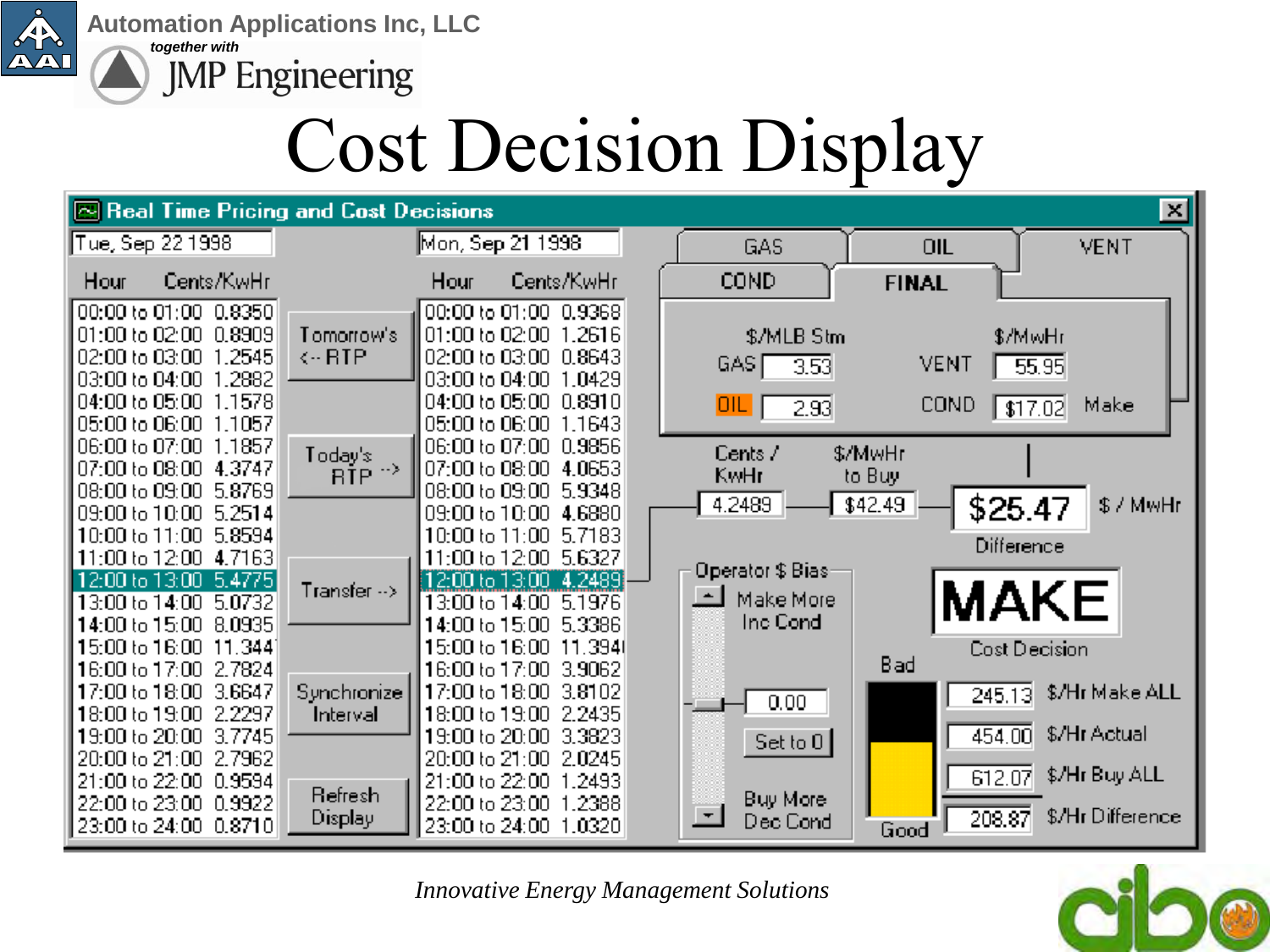

- **Real Time Pricing for Buying or Selling Power**
	- Downloads power company's purchase and sell prices
- **Economic Sell Advisor** 
	- Compares current purchase and sell prices against incremental generation costs to determine optimal equipment loading
	- Advises how much electricity should be bought or sold and the optimum turbine extraction, condensing and venting mix to produce additional generation needed
	- Can make closed loop decisions for control

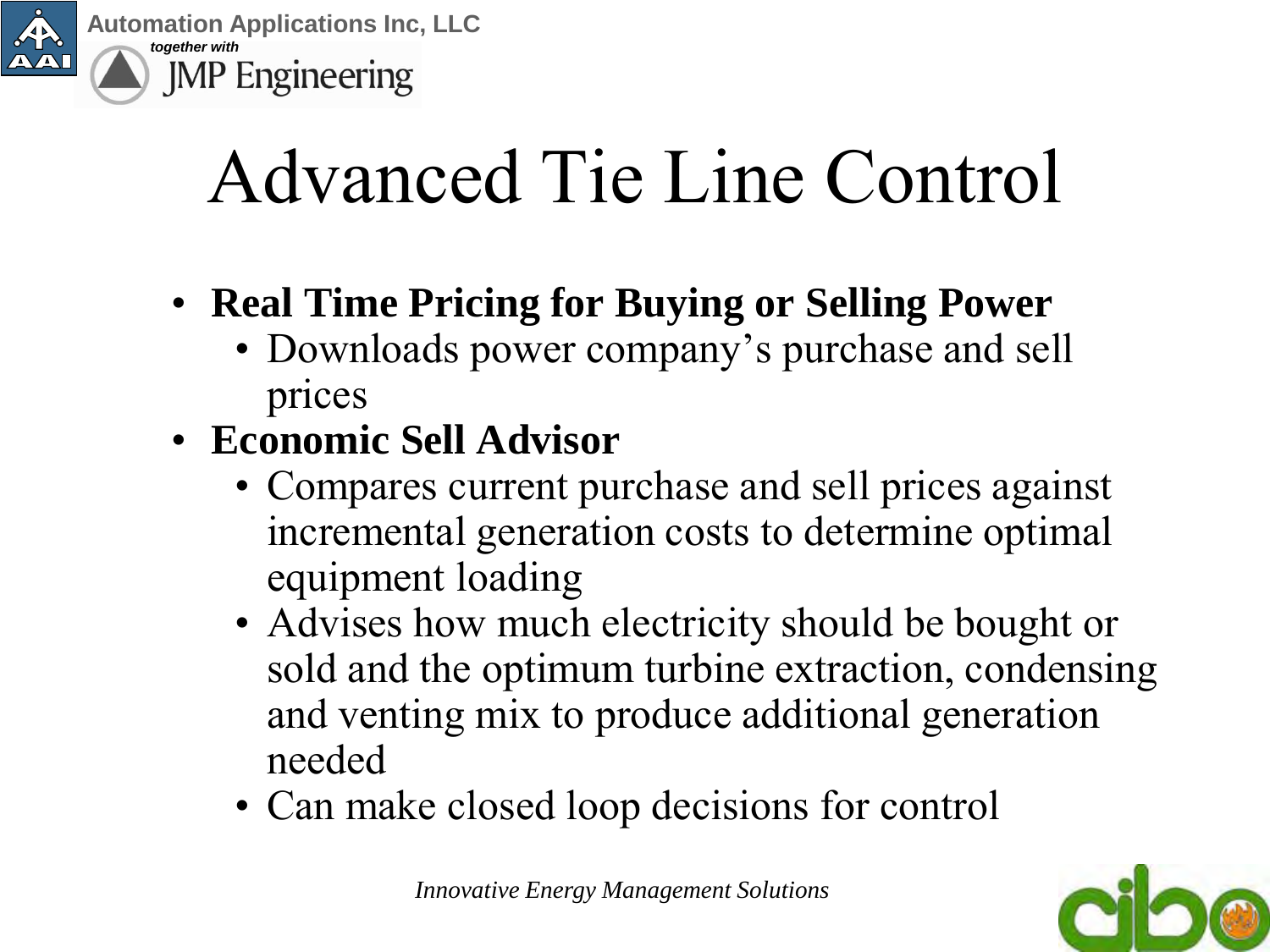

- **Purchase Megawatt Control**
	- Instantaneous purchase MW target is maintained
	- Power Company interval demand may be exceeded
	- Used to conserve fuel
- **Interval Demand Megawatt Hour Purchase Control**
	- Optimizes buying electricity to **exactly** reach the MW target at the end of the interval
	- Prevents extra expense of exceeding interval demands

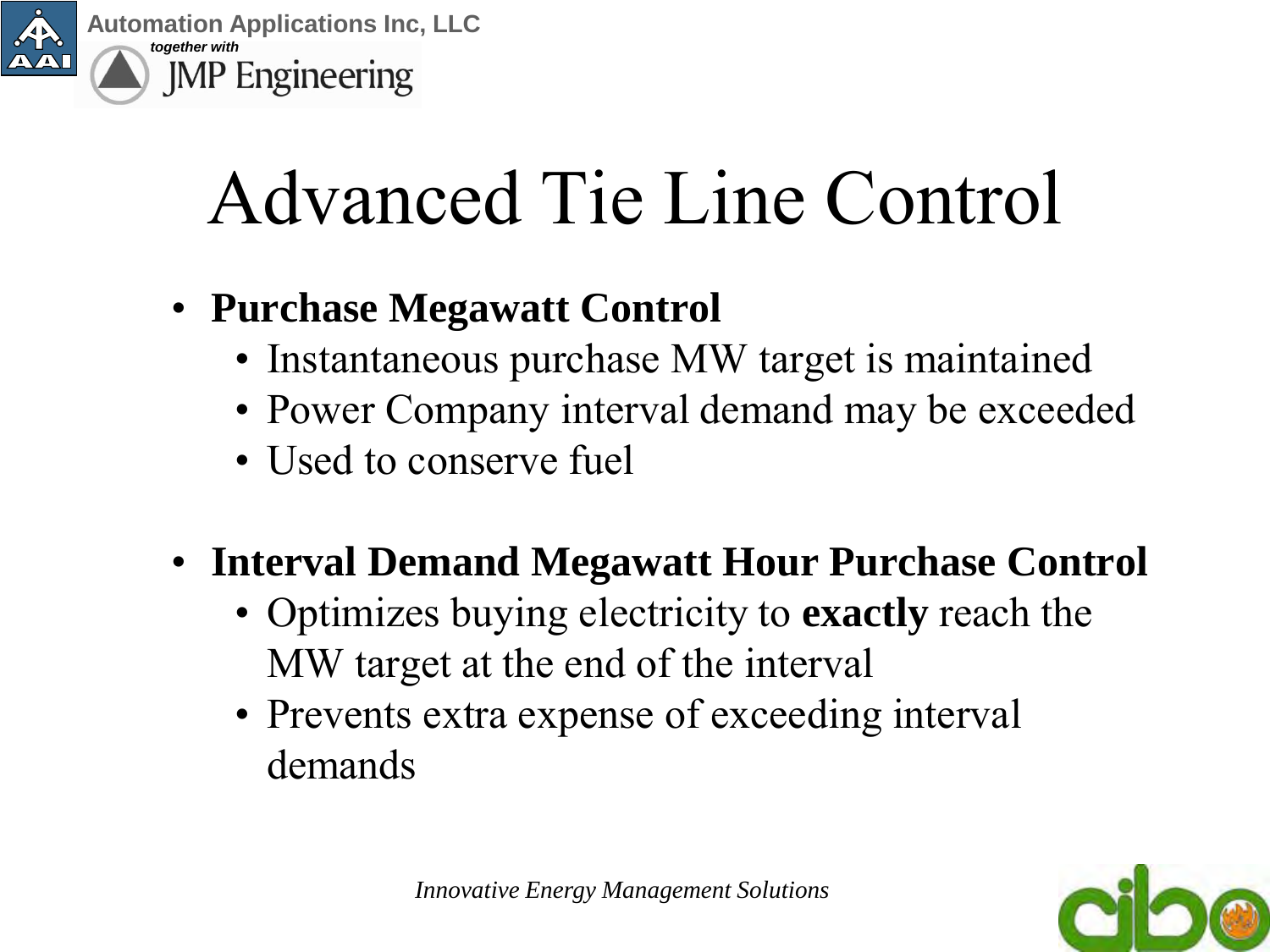

- **Load Shedding**
	- Prevents import power penalties during:
		- A boiler Trip
		- A turbine generator failure
	- Trips a list of breakers and motors divided into groups
	- Groups are prioritized according to effect on production

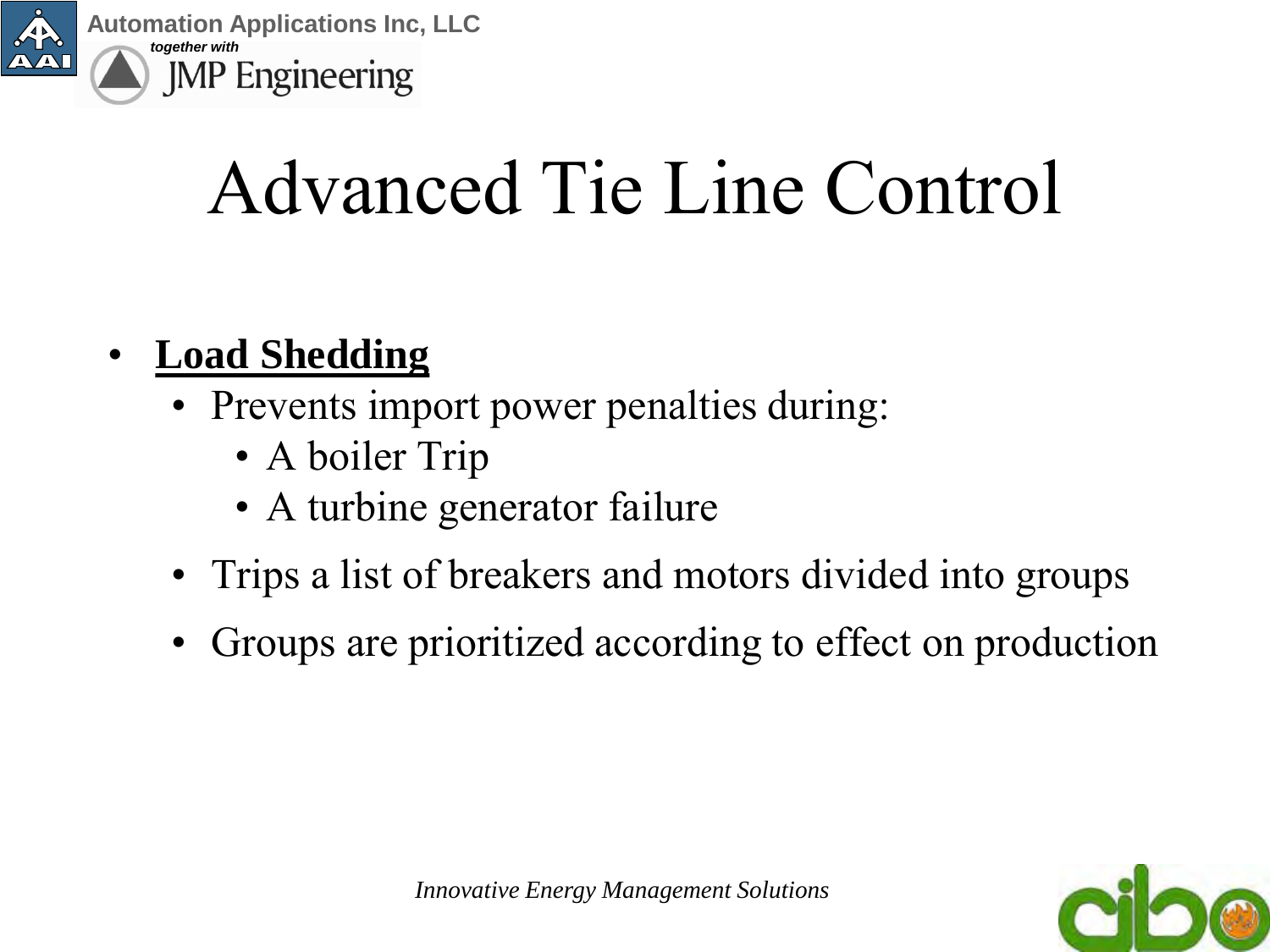

#### Implementation

- Based on Proven Technology
- Rule-Based supervisory control system utilizing multivariable, priority constraint control strategies
- Process equipment & operational constraints, as well as environmental constraints, define a safe operating envelope
- Powerhouse usually operates on the boundary of constraints
- Customer Quote: "EMS runs our powerhouse as well or better than our best operator on his best day"

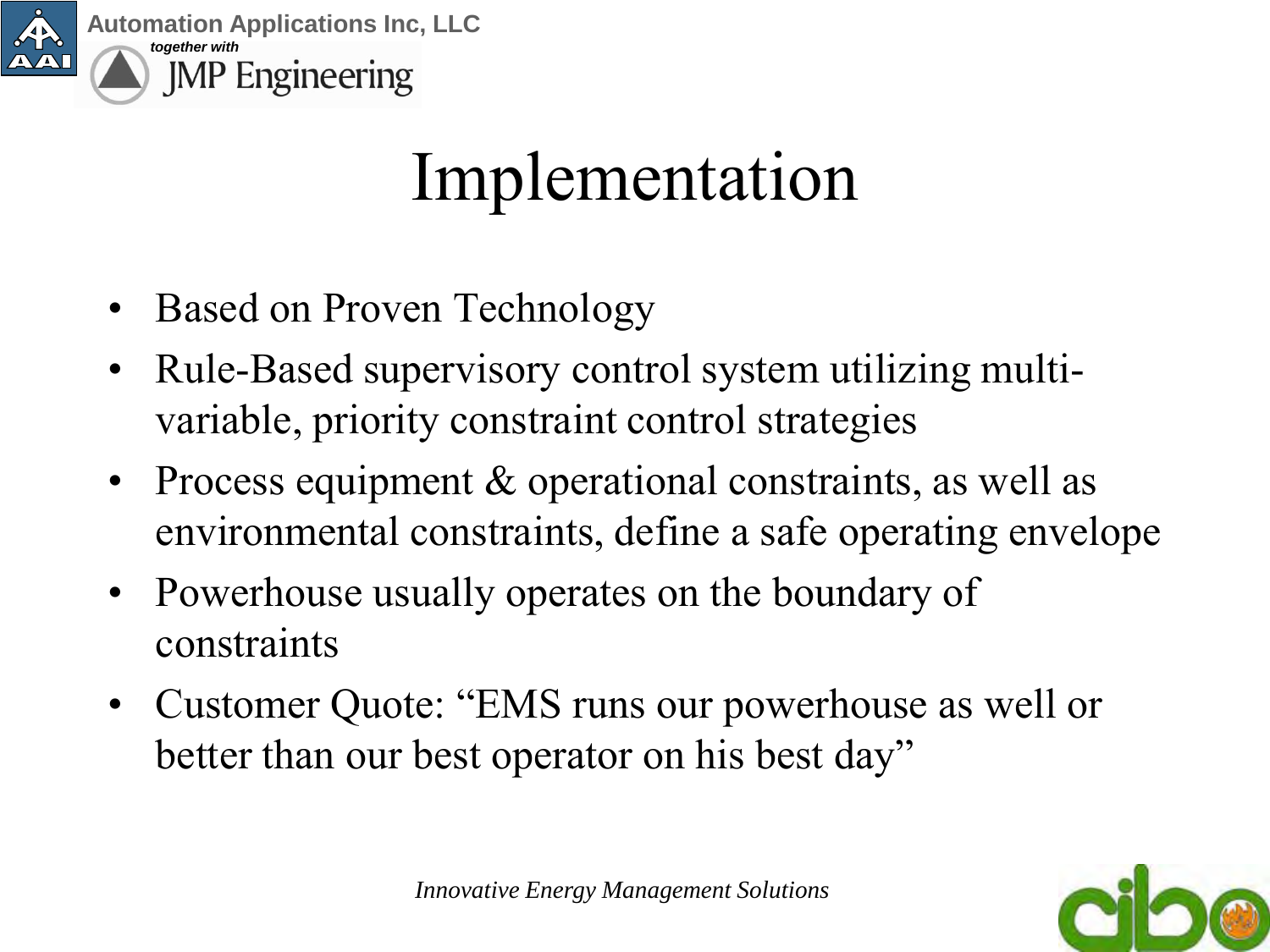

#### Integration with Existing Controls

- Client/Server Based or Imbedded Application
- Works in Concert w/Major Control System Platforms – DCS, Hybrid, PLC, Turbine Controllers
- Utilizes Industry Data Interface Standards – OPC, DDE, Modbus
- Database Open to Third Parties
- Standard Operating & Engineering Displays
- Tailored to Specific Steam Generation Functions

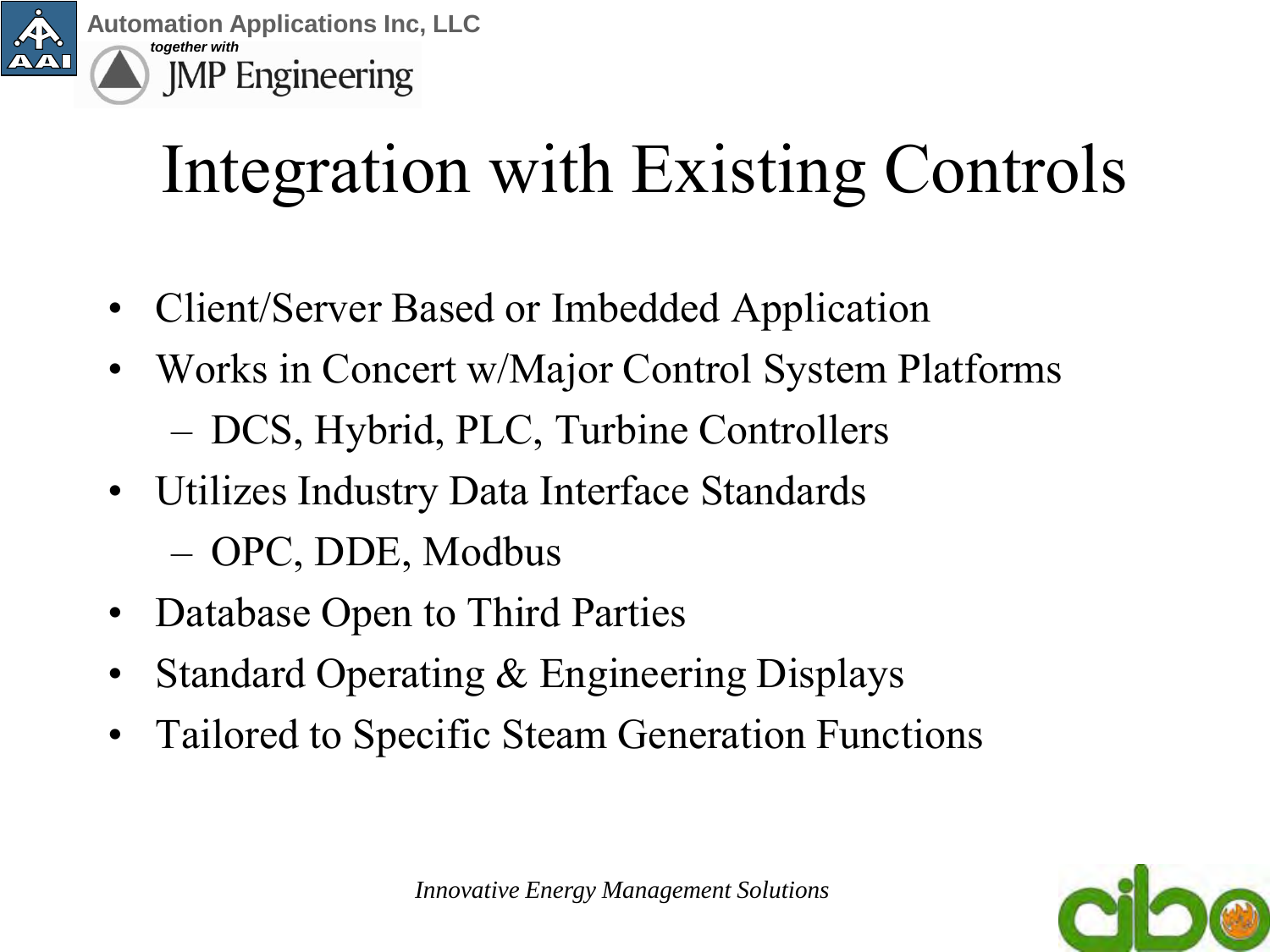

### Application of the Controls

- Quick & Easy to Implement
	- Function Blocks Configured to Form Tailored Solution
		- **No Programming Required**
		- **No Models to be Developed & Maintained**
- Easy to Maintain, Modify, Expand

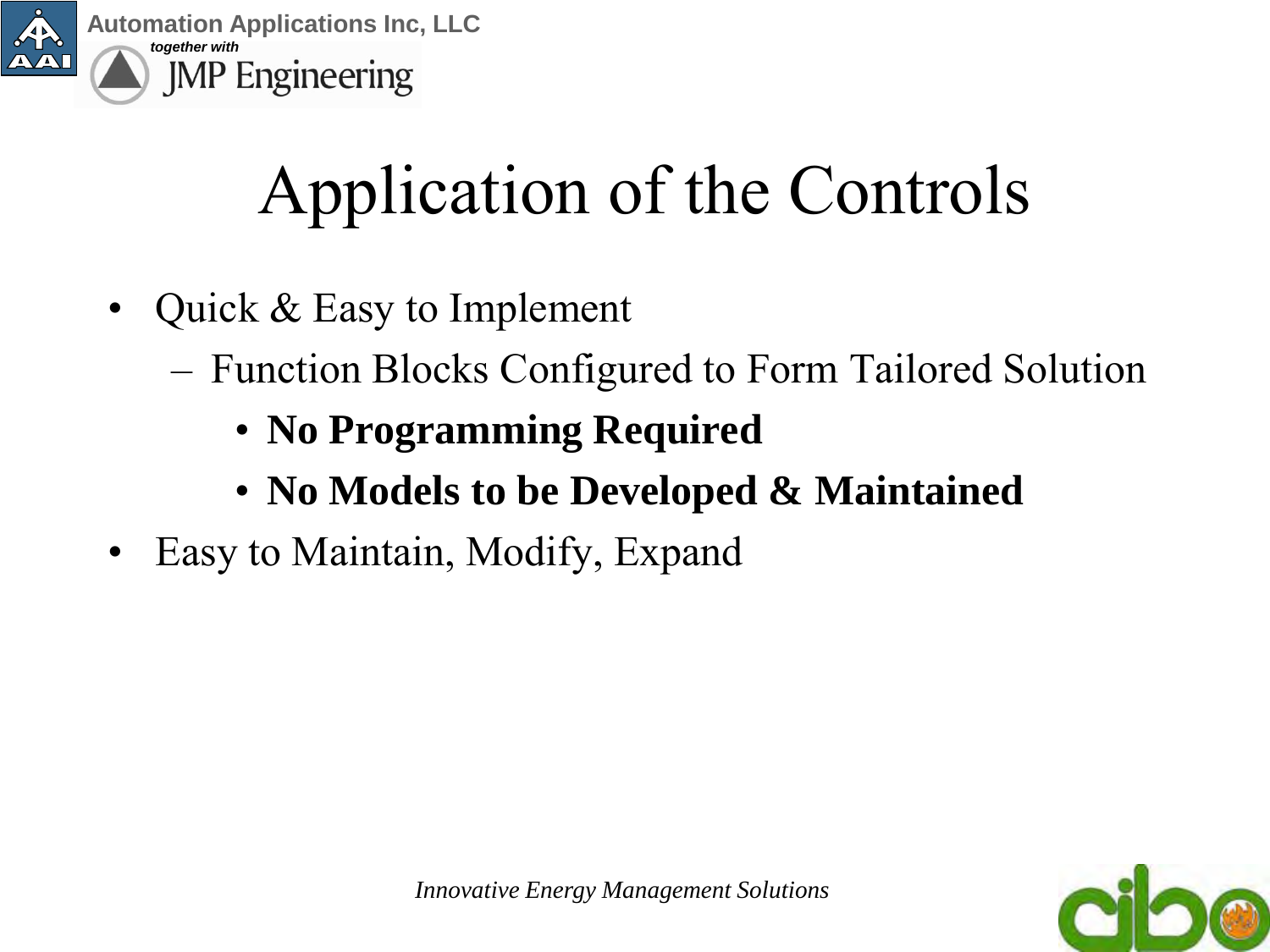

**Automation Applications Inc, LLC** *together with* **JMP** Engineering

# EMS Intuitive Look & Feel

Easy for Operating Personnel to Understand & Use

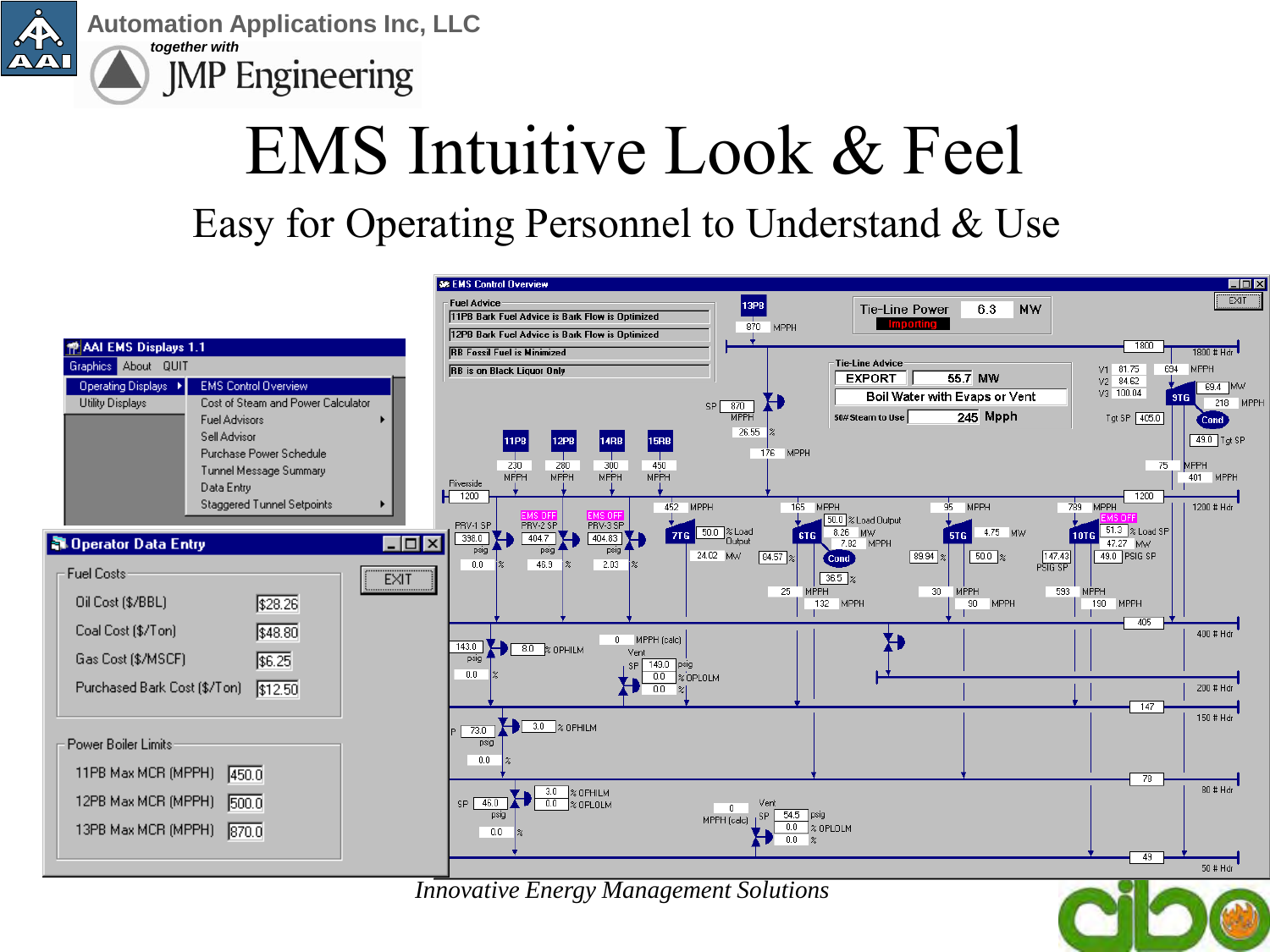

### Operational Benefits

- Improved Demand Side Operations
- Greater Operating Stability & Reliability
- Reduced Steam Venting & Condensing
- Prioritized Fuel Use
- Identification of Bottlenecks for Improved Efficiency
- Maximum Asset Utilization
- Minimized Emissions and Operating Costs
- Potential for Creation of Virtual Island

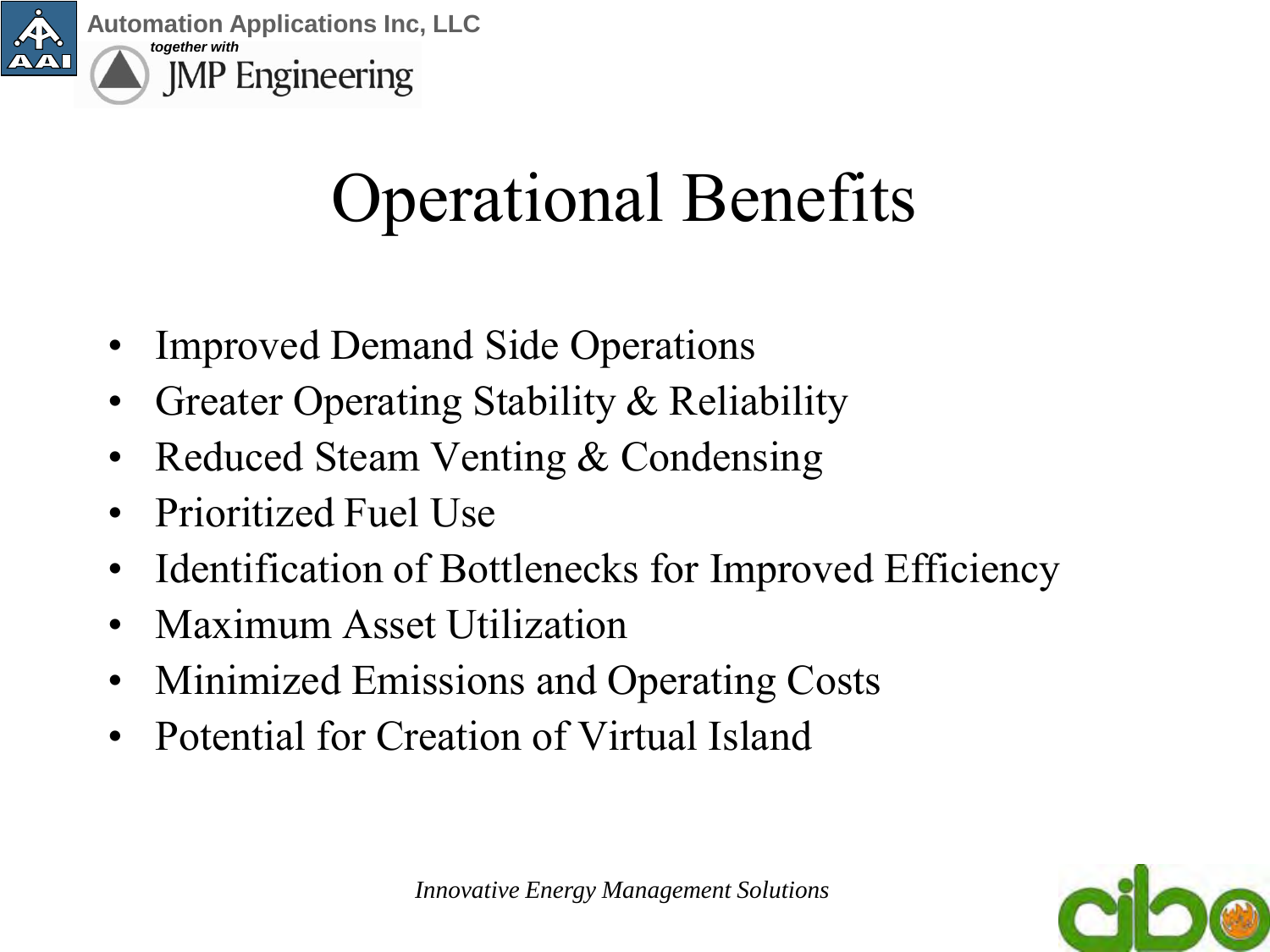

### Some Typical Installations

Alberta - Multi-fuel Boiler Control, Coordinated Header Pressure Control, Demand & RTP Tie Line, Load Shedding, Power Factor Control

Texas - Multi-fuel Boiler Control, Boiler Load Allocation , Coordinated Header Pressure Control, Demand Tie Line and Power Factor control

Alabama - Demand & RTP Tie Line

Alberta - Multi-fuel Boiler Control, Coordinated Header Pressure Control, Demand and RTP Tie Line Control, Load Shedding, Boiler Load Allocation

British Columbia - Multi-fuel Boiler Control, Boiler Load Allocation Coordinated Header Pressure Control

Georgia - Multi-fuel Control, Boiler Load Allocation, Coordinated Header Pressure Control

Mississippi - Multi-fuel Control, Coordinated Header Pressure Control, Boiler Load Allocation